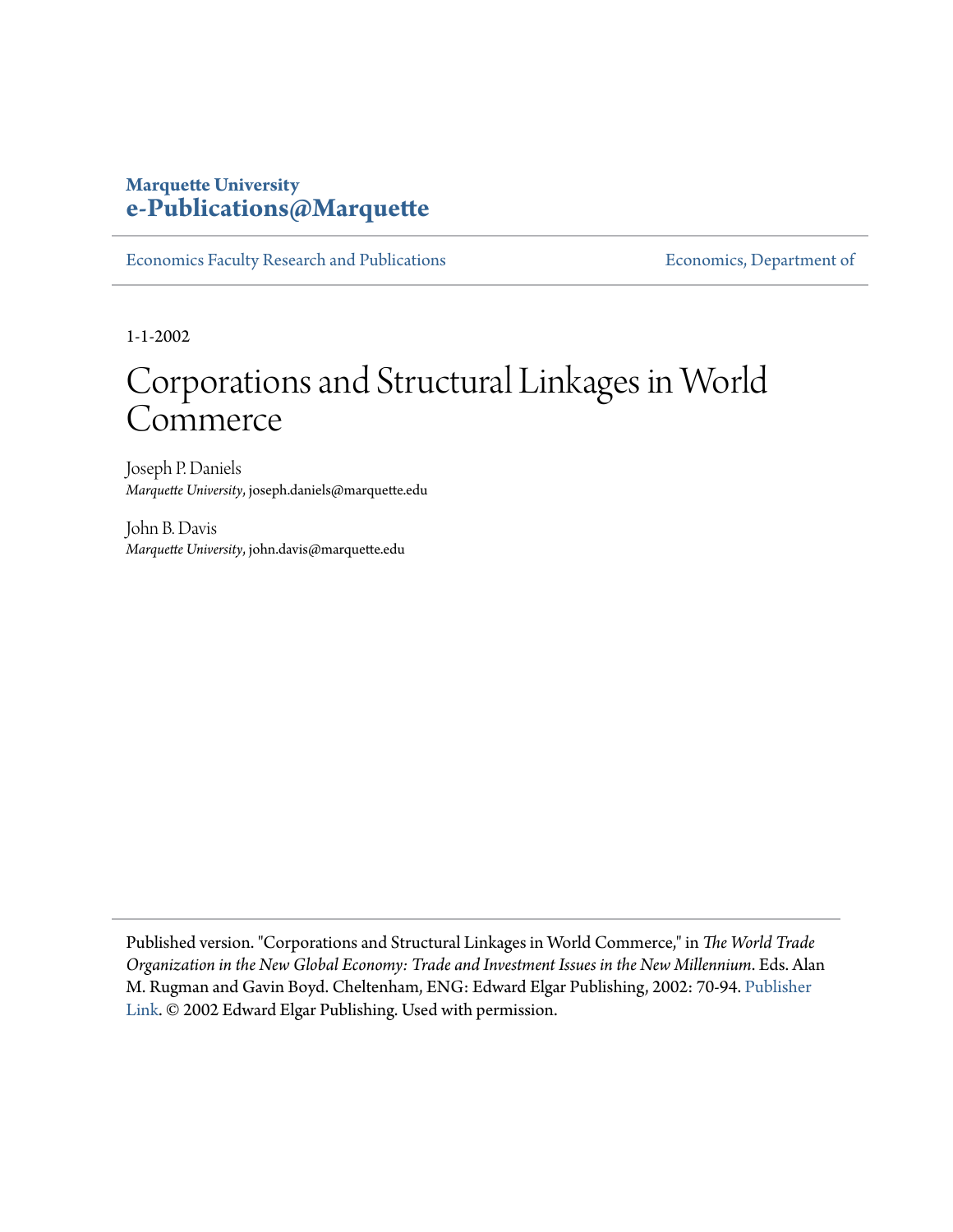## 4. Corporations and structural linkages in world commerce

## John B. Davis and Joseph P. Daniels

The Millennium Round of multilateral negotiations under the auspices of the World Trade Organization (WTO) confronts international trade and investment issues that are more complex and intractable than those in past rounds on account of increasing structural and policy interdependencies between the industrialized nations. Negotiators will have to think not only in terms of trade and investment between separate nations but also in terms of a system of production that operates across nations. In previous rounds, liberalizing international trade dominated the agendas. But international trade and investment have become more highly interlinked in the last decade, so that it has become difficult to consider trade liberalization apart from capital flows. At the same time, the issue of liberalizing international financial flows has been complicated by the massive expansion in the 1990s of portfolio capital flows and by financial crises in Asia and elsewhere.

This chapter consequently examines international trade and investment linkages in terms of long-term structural change, tying this to corporate strategies responding to and underlying this change. Our principal subject is the theory of international production and the emerging system of international production, and we comment on policy initiatives regarding trade and investment generated by increased recognition of their interlinked character.

International production has been investigated within at least six branches of theory: international capital movements, trade, location, industrial organization, innovation, and the firm (Cantwell *et al.,* 1986). Various theories of international production investigate different questions posed in theoretical branches they draw upon, some taking macroeconomic and others microeconomic perspectives. The theory of international capital movements and foreign direct investment (FDI), especially where it bears on balance of payments and exchange rate effects, has mainly a macroeconomic focus, whereas the theory of the transnational corporation (TNC) is more microeconomic. Both subjects, however, concern closely related matters, and accordingly understanding important issues in international production generally requires an eclectic approach, as argued by Dunning (1977, 1981,

.~~~-------------------------------------------------------------------- -------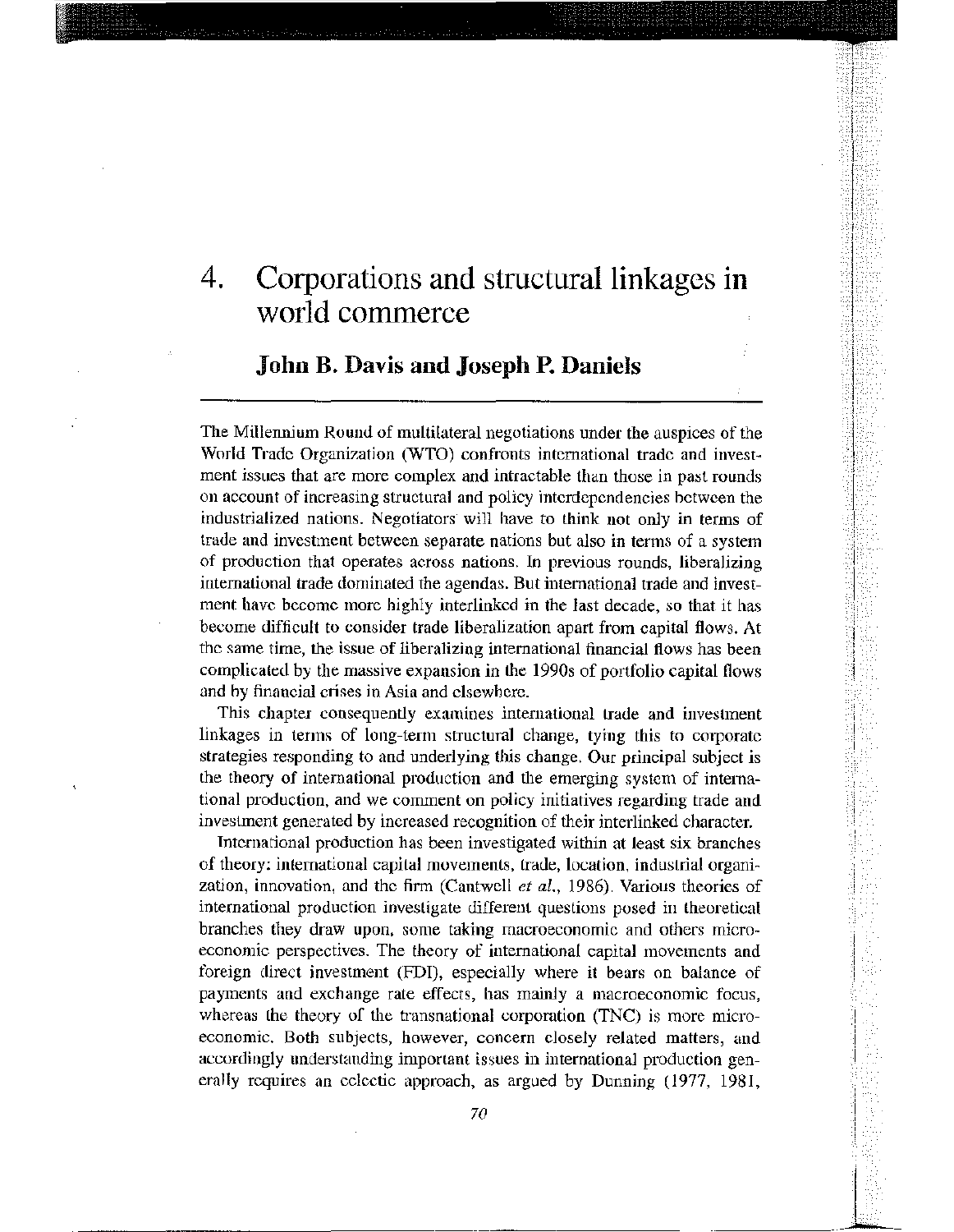**1988). OUf focus is restricted to economics and international business, and does cover social and cultural issues.** 

## 1 CHAPTER OUTLINE

, I<br>B

--'f.",~--------------- ---------~----------

First we describe a number of key structural developments, to portray general **trends in** globalization. <sup>1</sup>**These structural developments concern: the relation**  of world FOI flows to world trade flows; the dominance of Triad trade and **FDI flows in the world economy; the importance of mergers and acquisitions**  (M&As) in world FOI; and the geographical and sectoral distribution of FOI **and cross-border M&A. We conclude this section with a discussion of the relationship between trade and investment as substitutes and/or complements.** 

**Next we tum to TNCs as a principal vehicle of globalization processes,**  and explain how the strategies of major firms in the world economy are shaped by their need to operate in foreign locations. The current state of trade **negotiations has given added importance to international finns expanding**  through FDI. We then emphasize that firm search and deliberation costs, as transaction costs, are particularly important to TNCs, and argue that TNCs **become 'embedded' in host social and business networks as they establish**  foreign affiliates. This 'embeddedness' helps to account for the structural **changes and developments described earlier, particularly the concentration of**  FDI in the Triad, where business networks are generally highly developed. To illustrate the implications of this for the relationship between trade and in**vestment, we return to the topic of trade and investment as substitutes or complements, and discuss three cases showing how firms' FDI affects exports**  and imports.

Finally, we discuss economic policy toward FDI and TNCs, particularly in connection with recent unsuccessful efforts to establish the Multilateral Agreement on Investment (MAI). We first consider debate about the national loyalties of TNCs and the impact of liberalized capital flows. We then distinguish between short-term and long-term investment flows, and argue that liberali**zation of the latter can be in the interest of host countries as TNCs become**  embedded in them. We then discuss the difference between national competi**tiveness and the competitiveness of a nation's firms, and make a general case**  for an international agreement at least along the lines of the MAI. This **section closes with an argument in favour of a collection of piecemeal changes**  that taken together will accomplish much of what was intended by the MAl, **and will also create an agenda for more comprehensive reform.**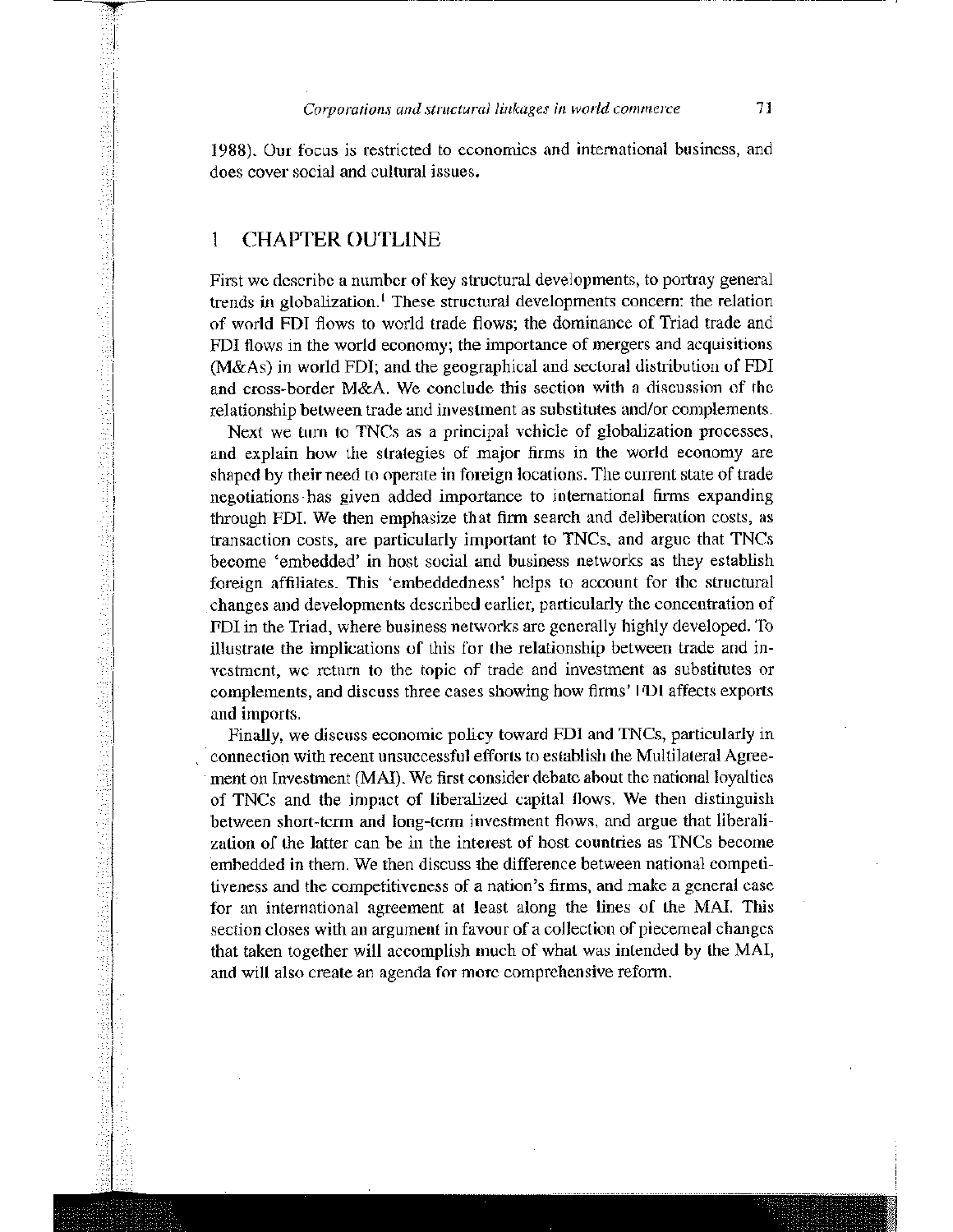## 2 EVIDENCE OF STRUCTURAL CHANGE

The collapse of the Bretton Woods system ushered in a new era of globalization, with capital market liberalization beginning in the mid-1970s in the United States and Canada. The process continued, though unevenly, throughout the remainder of the twentieth century as other developed nations began removing and reducing capital barriers in the 1980s (Williamson and Mahar, 1998). Many developing countries followed suit, although it was a forwardreverse-forward process for some. The risks and rewards became clear as the century came to a close. Long-term capital flows were concentrated in the developed nations, increasing their global production capacity and providing access to lucrative consumer markets. Developing and emerging nations gained jobs created by FDI, but also suffered extreme financial crises created by hotmoney or portfolio flows.

Meanwhile the growth of global trade gradually declined, while foreign direct investment increased. At the same time, different stages of the production processes moved to different world locations, in a 'disintegration' of production as a means to greater global integration (Feenstra, 1998). In this section we focus on developments in trade and capital markets over the last decade. We present the stylized facts only, relating these patterns to strategies and theories of transnationals in the following section.

#### 2.1 World FDI Flows Relative to World Trade Flows

In spite of declining transportation costs and advances in telecommunications technology, the rate of growth in world exports has decreased during the last thirty years. As shown in Table 4.1, five-year growth rates in world exports have declined from a high of 24 per cent in the early 1970s to single digit gains in the 1990s. The long-delayed conclusion to the Uruguay Round of

|               | FDI inflows | FDI outflows | World exports |  |  |
|---------------|-------------|--------------|---------------|--|--|
| $1971 - 1975$ | 19.8        | 17.3         | 24            |  |  |
| 1976-1980     | 18.5        | 17.4         | 18.1          |  |  |
| 1981 1985     | 2.1         | 2.4          | $-0.56$       |  |  |
| 1986-1990     | 31.5        | 34.6         | 14.5          |  |  |
| 1991-1995     | 11.3        | 9.2          | 8.3           |  |  |
| 1996-1998     | 25.6        | 22.8         | 2.2           |  |  |

*Table 4.1 Periodic growth of world FDI and exports* 

*Source:* UNCTAD *Handbook of Statistics (2000).*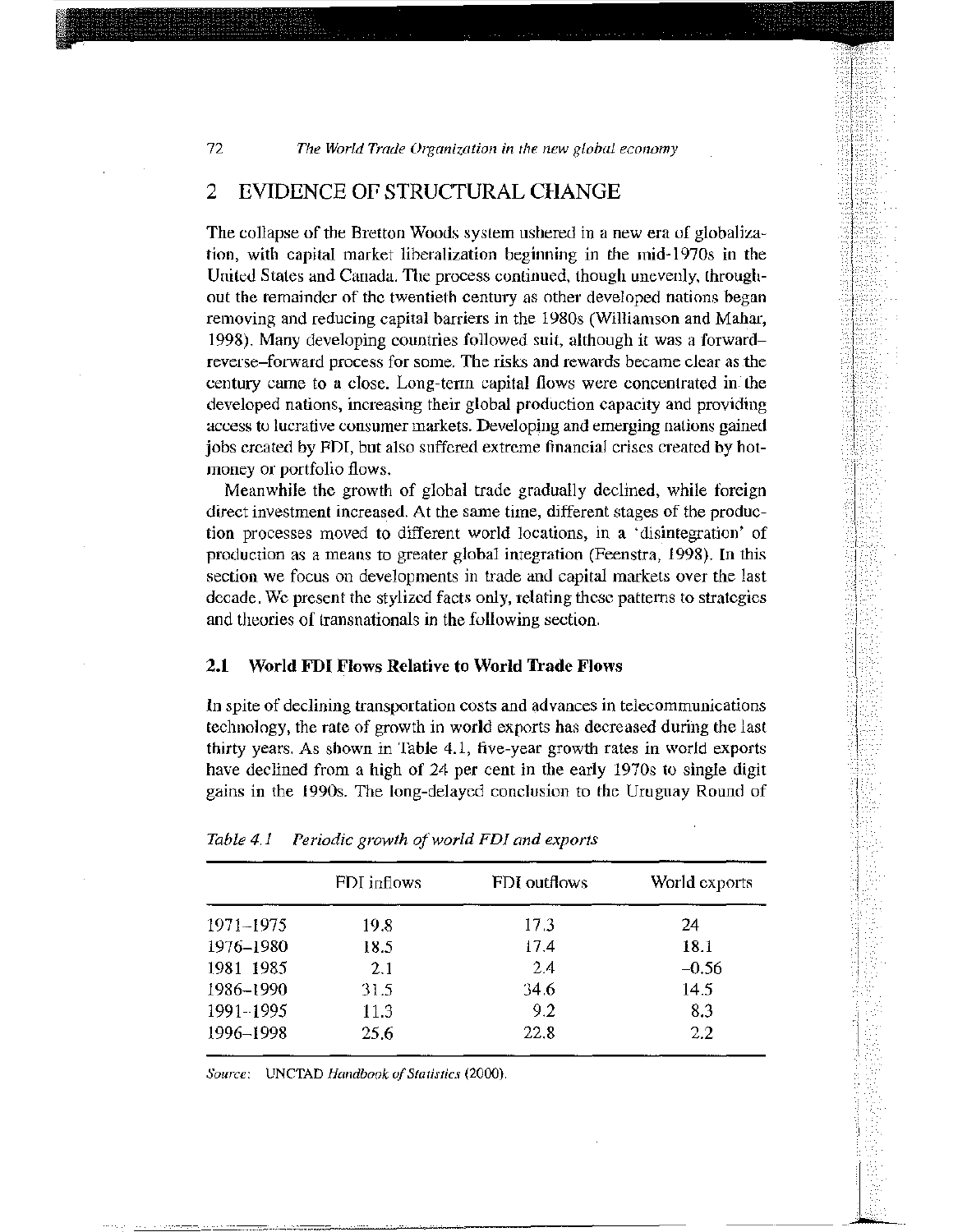trade negotiations, the loss of Presidential fast-track authority in the United States, recent WTO skirmishes, and the lack of G7 leadership suggests that further gains in world trade are more likely to come from regional and bilateral agreements than from multilateral pacts.

Capital flows have expanded over this same period in a climate of liberalization and gradual hannonization of national tax policies and accounting rules. FDI rates of growth now significantly surpass trade flow rates of growth. As illustrated in Table 4.1, the change begins after the worldwide recession and the Latin American debt crises of the early 1980s. Further gains in economic liberalization are likely to stem from the expansion of international production fuelled by high rates of FDI as opposed to increased multilateral trade liberalization.

#### 2.2 Triad Trade and FDI Flows

T---------

Figure 4.1 illustrates Triad and rest-of-world (ROW) shares of world exports. During the last thirty years, the Triad has consistently contributed 60 to 70 per cent of total world exports. Figure 4.2 shows inward FDI flows for the Triad and the ROW for the last thirty years. Though the average inward FDI flow to the Triad is 60 to 70 per cent of the total, these inflows demonstrate a fair amount of variability, perhaps reflecting the Latin American debt crises of the 1980s and the financial crises of the late 1990s. and reveal a short-lived



*Source:* UNCTAD *Handbook of Statistics (2000).* 

*Figure* 4.1 *World exports: Triad proportion of total*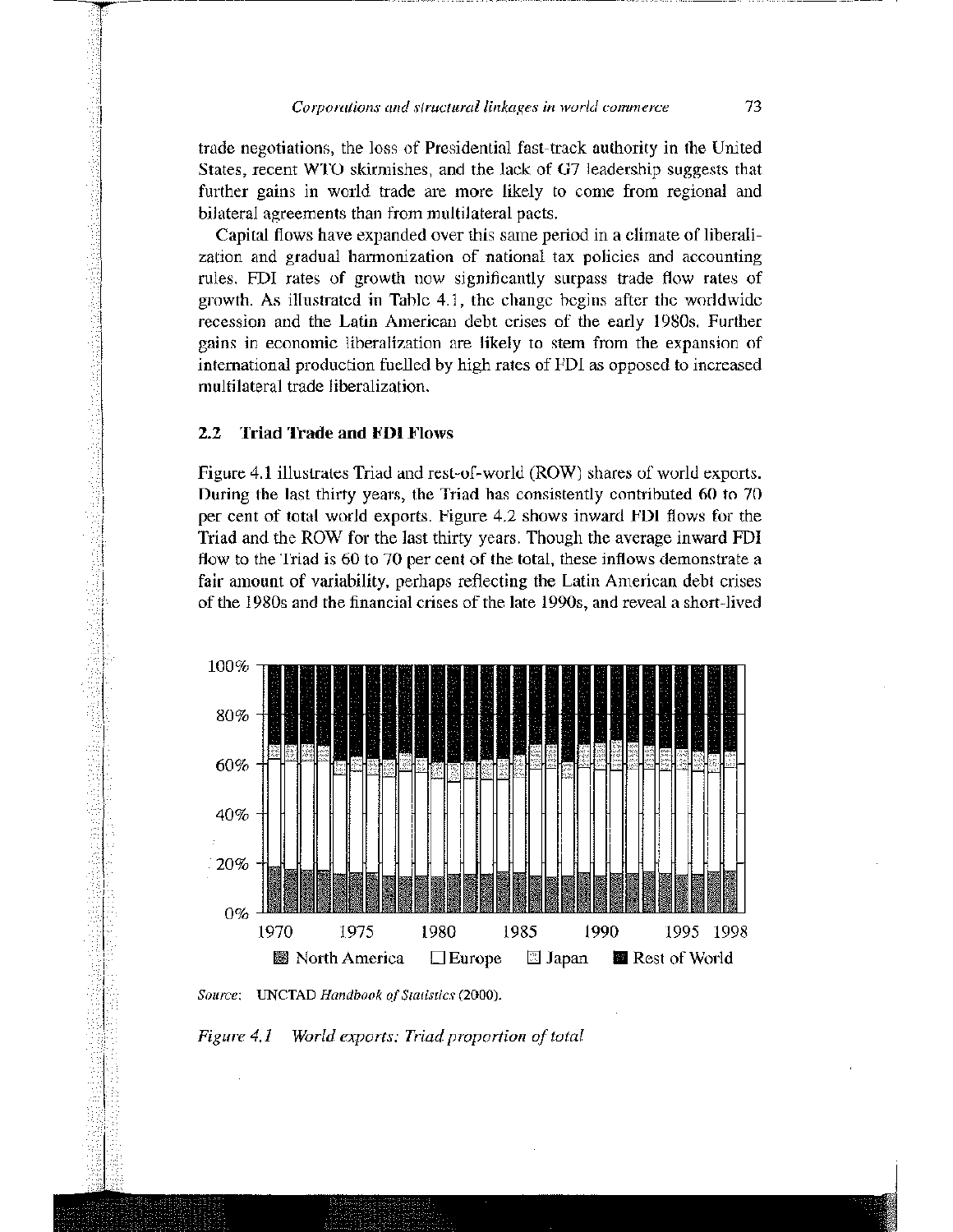



*Source:* **UNCTAD** *Handbook of Statistics* (2000).

*Figure* 4.2 *Inward FDI flows: Triad proportion of total* 



*Source:* **UNCTAD** *Handbook of Statistics* **(2QOO).** 

*Figure* 4.3 *Outward FDI flows: Triad proportion of total* 

interest in global capacity diversification in developing economies. Of particular interest is the small fraction of **PDI** inflows to Japao, indicating the **relatively closed nature of its economy.**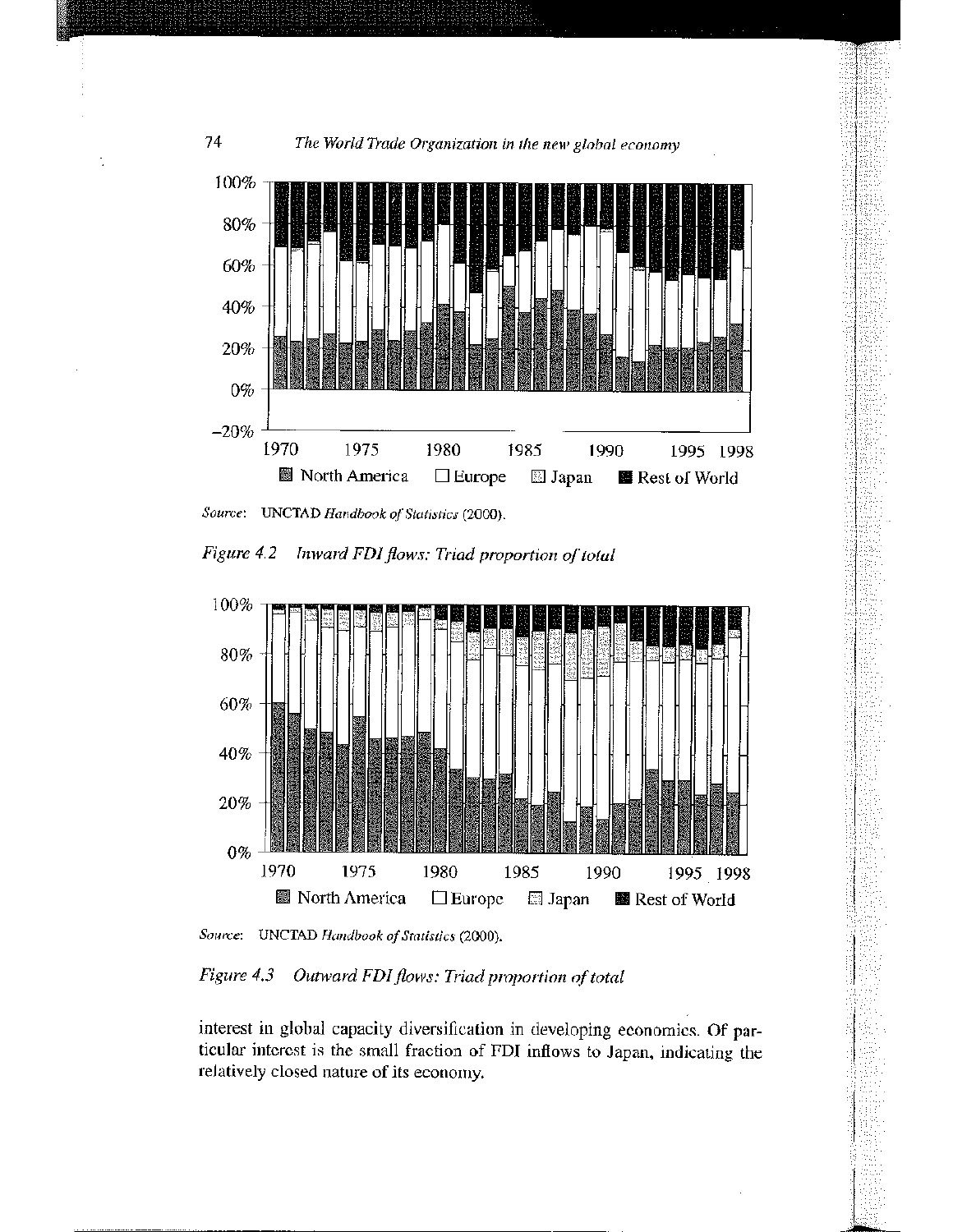---"-...~-- - - ------------ -----------"-- --------- -----------

The Triad's share of FDI outflows, shown in Figure 4.3, also demonstrates **greater variability than their export share; with decreases occurring in the**  early 1980s and mid-1990s. The thirty-year average of the Triad, however, **remains above 90 per cent. The general or overall decline in the Triad's share**  may reflect efforts of developing economies to integrate globally and to **increase worldwide capacity and market share.** 

**In general, then, the Triad's dominance of trade flows is reproduced in its**  dominance of FDI flows, as the Triad is the principal source and host of FDl **flows.** 

#### 2.3 **FDIM&A**

**Cross-border mergers and acquisitions accounted for most FDI flows in the**  late 1990s. More favourable tax conditions, relaxation of regulations and **labour laws, and a changing shareholder culture spurred dramatic increases in**  cross-border M&A activity. From 1996 to 1999, as shown in Figure 4.4, M&A inflows to the Organisation for Economic Cooperation and Development (OECD) nations increased over 280 per cent to US\$718 billion, while M&A outflows from the OECD nations increased over 200 per cent to US\$767 billion. In 1999 alone, cross-border M&A inflows and outflows increased approximately 50 per cent.



*Source:* **United Nations 1999** *World Investment Report.* 

#### *Figure 4.4 OECD international M&A (\$US billions)*

As shown in Figure 4.5, the majority of M&A deals were concentrated in the Triad. According to OECD data, in 1999 European companies led in M&A deals. In the same year, the United Kingdom completed more acquisitions than any other nation, accounting for 30 per cent of global M&A value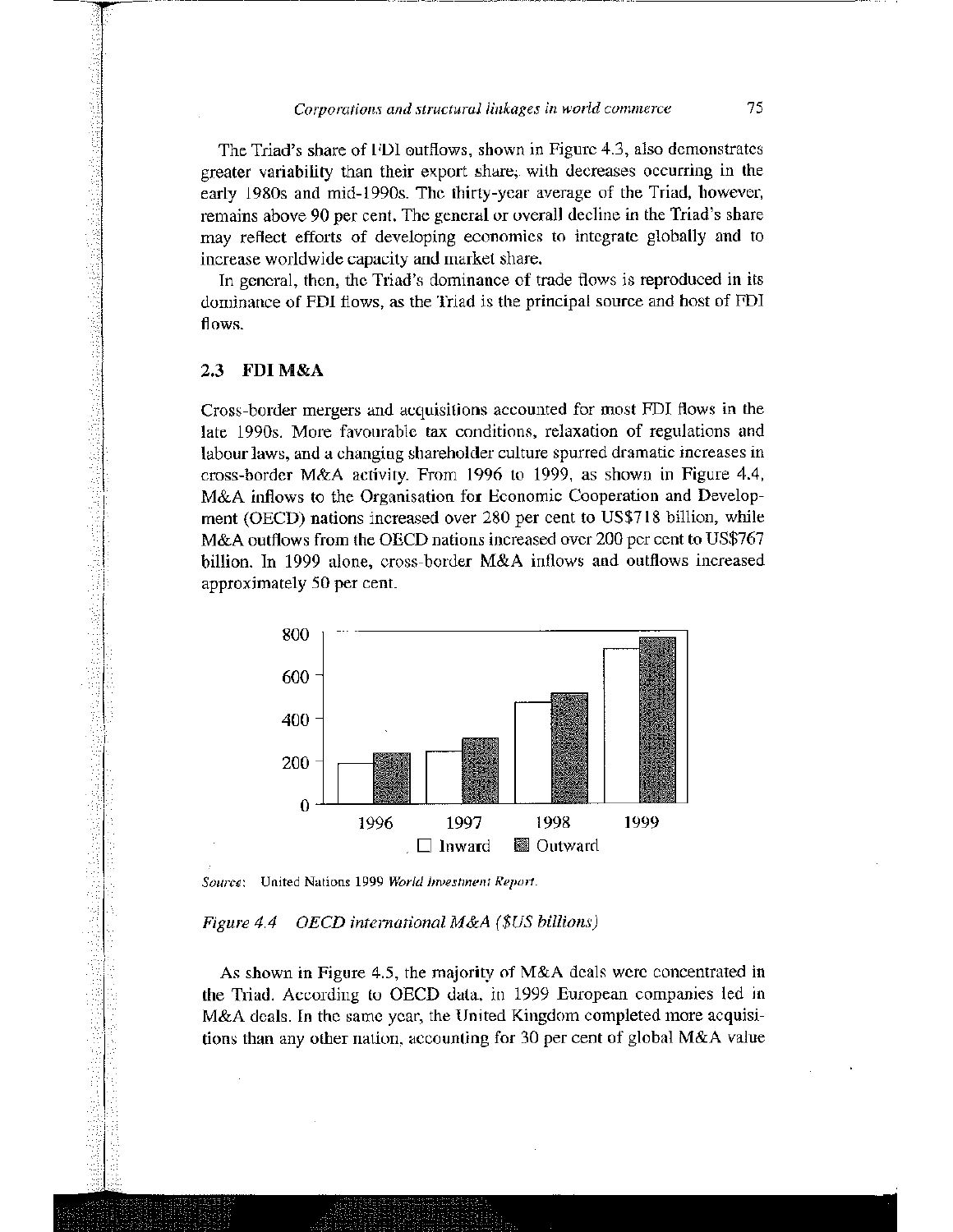

*Source:* United Nations 1999 *World Investment Report.* 

*Figure 4.5 International M&A in OECD countries: Triad share of total* 

(Wessel, 2000), while the United States continued to attract more M&A purchasers than any other nation, capturing over 35 per cent of the value of global M&A purchases,

## 2.4 Geographical and Sectoral Distribution of FDI Flows and Cross-Border M&A

The recent shift in FDI flows and M&A to the Triad nations relative to the rest of the world is illustrated in greater detail in Tables 4.2 and 4.3 below, which provide the geographical distribution of FDI inflows and cross-border mergers and acquisitions. We chose not to combine these two measures (that

|                        | 1993 | 1994 | 1995 | 1996 | 1997 | 1998 |
|------------------------|------|------|------|------|------|------|
| Developed nations      | 61.0 | 57.7 | 63.4 | 58.8 | 58.9 | 71.5 |
| European Union         | 35.0 | 30.6 | 35.1 | 30.4 | 27.2 | 35.7 |
| Other European nations | 0.9  | 2.7  | 1.8  | 1.8  | 1.9  | 1.2  |
| North America          | 22.0 | 21.0 | 20.7 | 23.9 | 26.0 | 32.6 |
| Other developed        | 3.1  | 34   | 5.7  | 2.8  | 3.8  | 2.0  |
| Developing nations     | 35.9 | 39.9 | 32.3 | 37.7 | 37.2 | 25.8 |
| Transitional nations   | 3.1  | 2.3  | 4.3  | 3.5  | 4.0  | 2.7  |

*Table 4.2 Geographical distribution of FDI inflows (percentage of total inflows)* 

*Source;* United Nations [999 *World Investment Report.*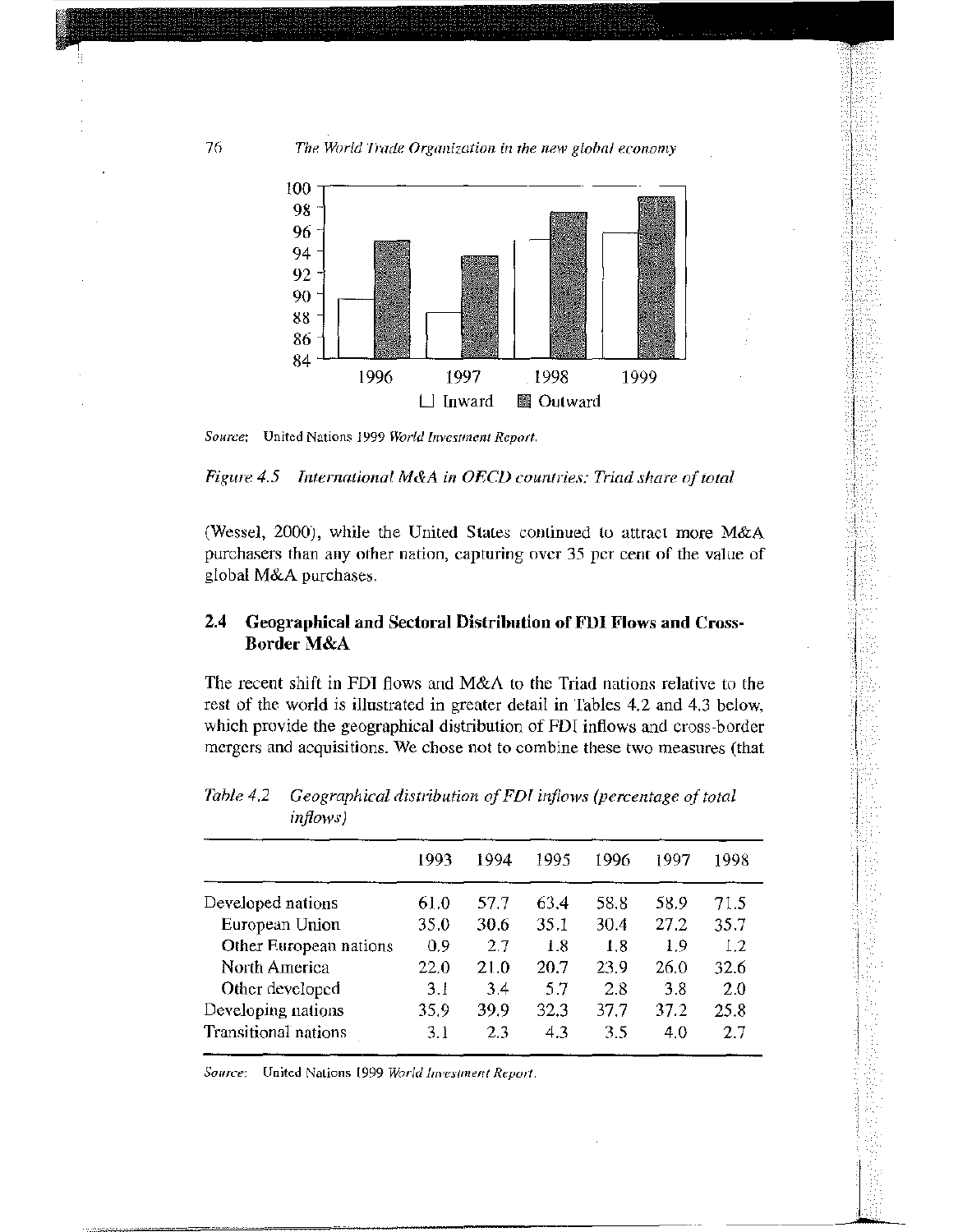*Corporations and structural linkages in world commerce* **77** 

|                        | 1993 | 1994 | 1995 | 1996    | 1997 | 1998 |
|------------------------|------|------|------|---------|------|------|
| Developed nations      | 60.3 | 65.8 | 71.0 | 67.9    | 68.4 | 85.9 |
| European Union         | 31.9 | 29.7 | 31.5 | 27.9    | 39.1 | 40.6 |
| Other European nations | 0.4  | 1.3  | 0.6  | $1.8\,$ | 1.4  | 1.5  |
| North America          | 24.8 | 32.0 | 31.2 | 29.6    | 22.6 | 39.8 |
| Other developed        | 3.2  | 2.7  | 7.6  | 8.5     | 5.4  | 4.0  |
| Developing nations     | 30.0 | 31.1 | 22.2 | 30.4    | 28.0 | 12.4 |
| Transitional nations   | 9.8  | 2.5  | 6.8  | 1.5     | 2.9  | 1.6  |

*Table* 4.3 *Geographical distribution of cross-border M&As, by seller (percentage of total)* 

*Source:* **United Nations 1999** *World Investment Report.* 

-I

is to express M&A as a percentage of FOI flows, as is often done), as M&A may be financed by means other than foreign direct investment, thereby overstating the importance of M&A as a percentage of FDr. Nonetheless, the **data illustrate a significant increase in FDI inflows in the developed nations,**  and in the Triad in particular, at the expense of developing nations. As in the **previous section, the increase in FDI corresponds with the dramatic increase**  in M&A activity in the developed nations.

Table 4.2 indicates that the developed countries increased their share of world FDI inflows by an additional 13 per cent and their share of world crossborder M&A by an additional I7 per cent at the expense of developing and



*Source:* **author's estimates.** 

*Figure* 4.6 *Cross-border M&A by sector (percentage of total)*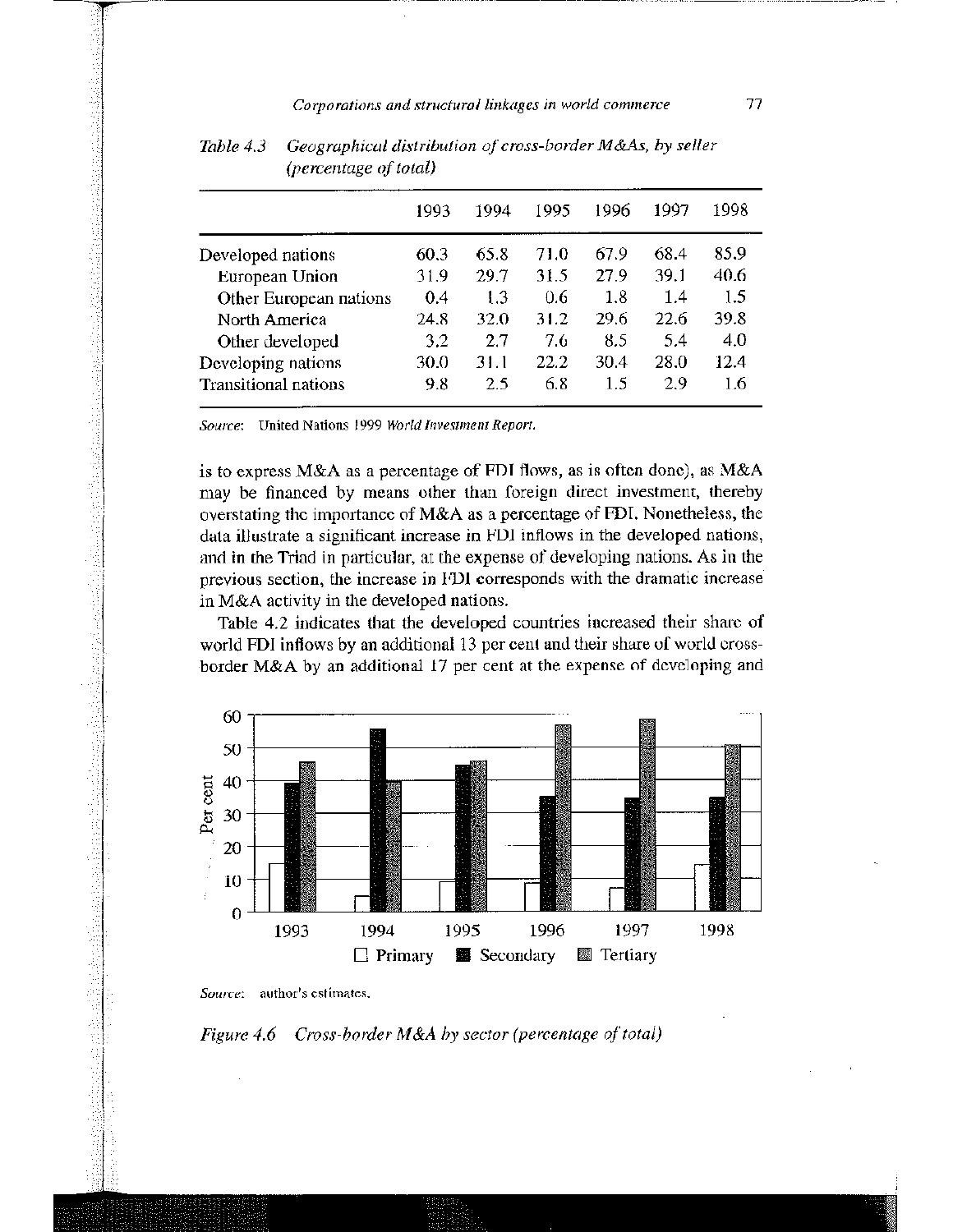transitional nations. This trend is best understood in light of the sectoral distribution of M&A deals. Figure 4.6 illustrates the distribution of crossborder M&A by primary, secondary, and tertiary sectors. The growing importance of tertiary M&A reflects, in particular, recent deals in banking, finance, and related services conducted almost exclusively among the developed nations.

## 2.5 The Relationship Between Foreign Direct Investment and Trade Flows

Further international economic integration is likely to result from increases in international production capacity due to larger capital flows rather than the expansion of world exports resulting from the reduction of trade barriers. What might this imply about the relationship between capital flows and trade flows? Not too long ago, business economists believed global expansion occurred along two relatively independent routes: through trade or through foreign direct investment. Global strategies were simple in that a firm could expand internationally by exporting goods and services or by FDI and producing abroad. Recent theoretical and empirical research, however, suggests that the relationship between trade and FDI is more complex, and that trade and foreign direct investment complement each other. FOI may spur greater amounts of trade and trade may spur greater amounts of FDI.

Fantagne and Pajot (1997) provide estimates of the impact of bilateral FDI flows and FDI stocks on bilateral trade flows, controlling for such things as market distance, income levels, and market sizes. Their evidence suggests that Japan's exports to the United States are 149 per cent higher than they would have been in lieu of bilateral FOI flows, while US exports to Japan are 86 per cent higher than they would have been without the bilateral FOI flows. FDI flows between Japan and the United States contribute to a bilateral trade deficit for the United States, as a greater amount of exports to the United States are generated than exports to Japan.<sup>2</sup> In contrast, the bilateral FDI relationships between Canada, the United States, and the United Kingdom generate approximately equal amounts of imports and exports, and do not accordingly explain trade imbalances between the countries. 3 This shows that FOI flows may either complement or substitute for trade flows, depending, presumably, on the nature and purposes of the FDI. Below in Section 3, in connection with our discussion of firm strategies, we consider three types of cases in which FDI has specific implications for trade flows.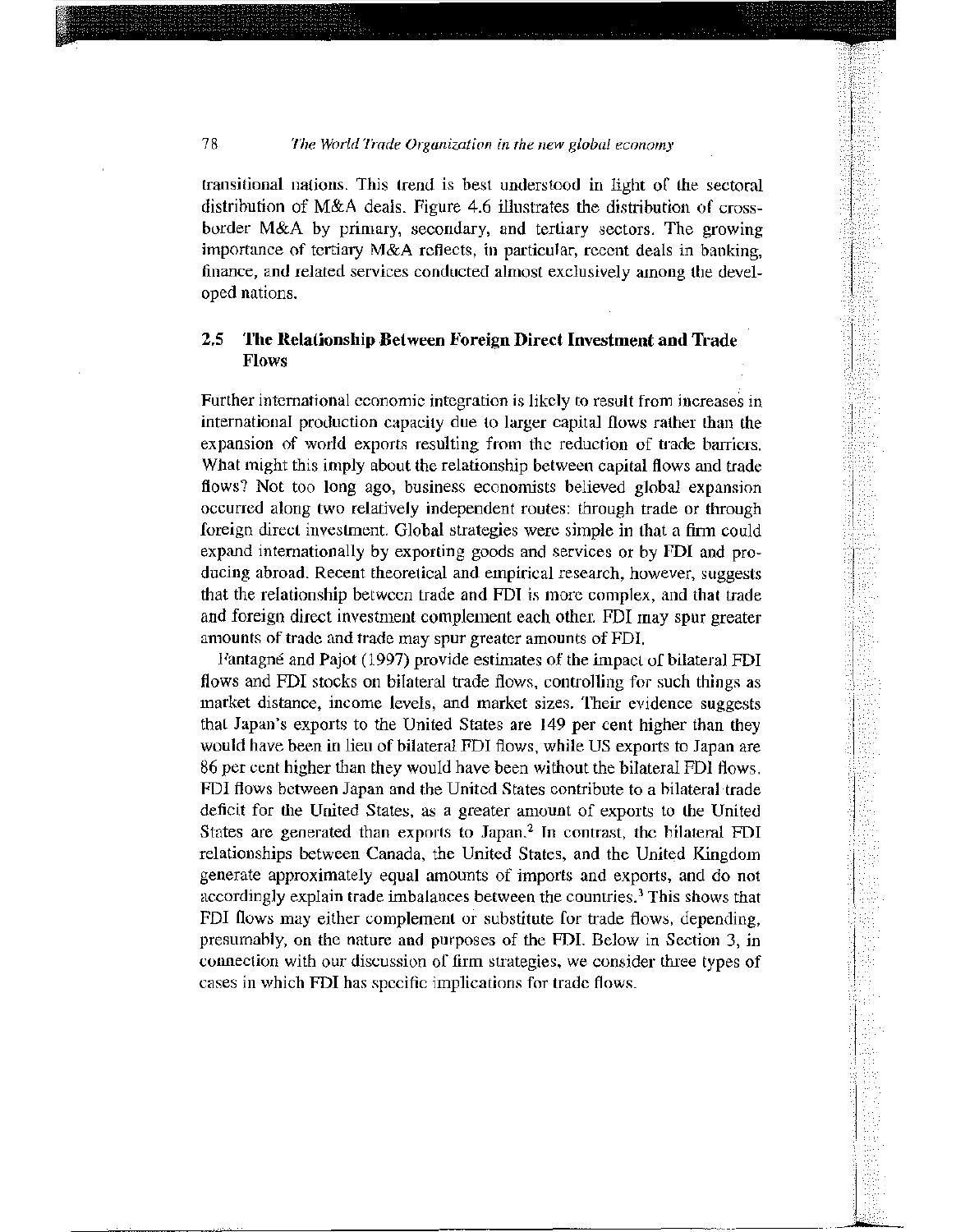*Corporations and structural linkages in world commerce 79* 

1----------------

## 3 UNDERSTANDING THE EVIDENCE IN TERMS OF THE STRATEGIES OF TNCs

In this section we seek to explain the structural relationships underlying the data on trade and investment in terms of the strategies of major firms in the international economy. According to the 1999 *World Investment Report* (United Nations Conference on Trade and Investment, 1999), though TNCs include over 500,000 foreign affiliates established by some 60,000 parent companies, a relatively small number of such firms have dominated international production since 1990, with the list of the top 100 firms virtually unchanged since then, of which 90 per cent are from Triad countries. While the growth of the largest TNCs does not tell the whole story about the globalization of production, their operations are central to it. They dominate world markets for oil, minerals and agricultural products, and playa leading role in the globalization of manufacturing production and services. They also create production and distribution networks in both Triad and non-Triad nations in which small and medium-sized enterprises (SMEs) operate.

#### 3.1 Change in the Relationship between Trade and Investment

The data above regarding the growth rates of trade and FDI over the period 1985-1999 provide evidence of a change in the relationship between trade and investment in the world economy. Our understanding of this development is that uncertain prospects for future trade negotiations have provided an important stimulus for higher levels of FDI. Until the Uruguay Round, liberalization of international trade through the General Agreement on Tariffs and Trade (GATT) and the WTO principally targeted the reduction of tariff barriers. But the success of these earlier negotiations created incentives for countries to increase their reliance on non-tariff trade barriers as their principal means of protection. Moreover, because non-tariff barriers are quantitatively and qualitatively more complex than tariffs, multilateral negotiations for their reduction have been, and are likely to continue to be, less successful than negotiations over reductions in more traditional barriers. The protracted nature of the Uruguay Round, which took up non-tariff barriers, and the largely failed 1999 ministerial talks in Seattle seem to bear this out. Thus, both because countries may rely more heavily on non-tariff barriers, and because progress in reducing such barriers is likely to be slow, firms now have good reason to look upon foreign investment as a key means of continuing expansion.

There may have been a period in the heyday of earlier GATT negotiations when many believed that international economic integration would soon produce a world in which markets for goods, services, and factors of production were perfectly integrated. It has now become apparent that the traditional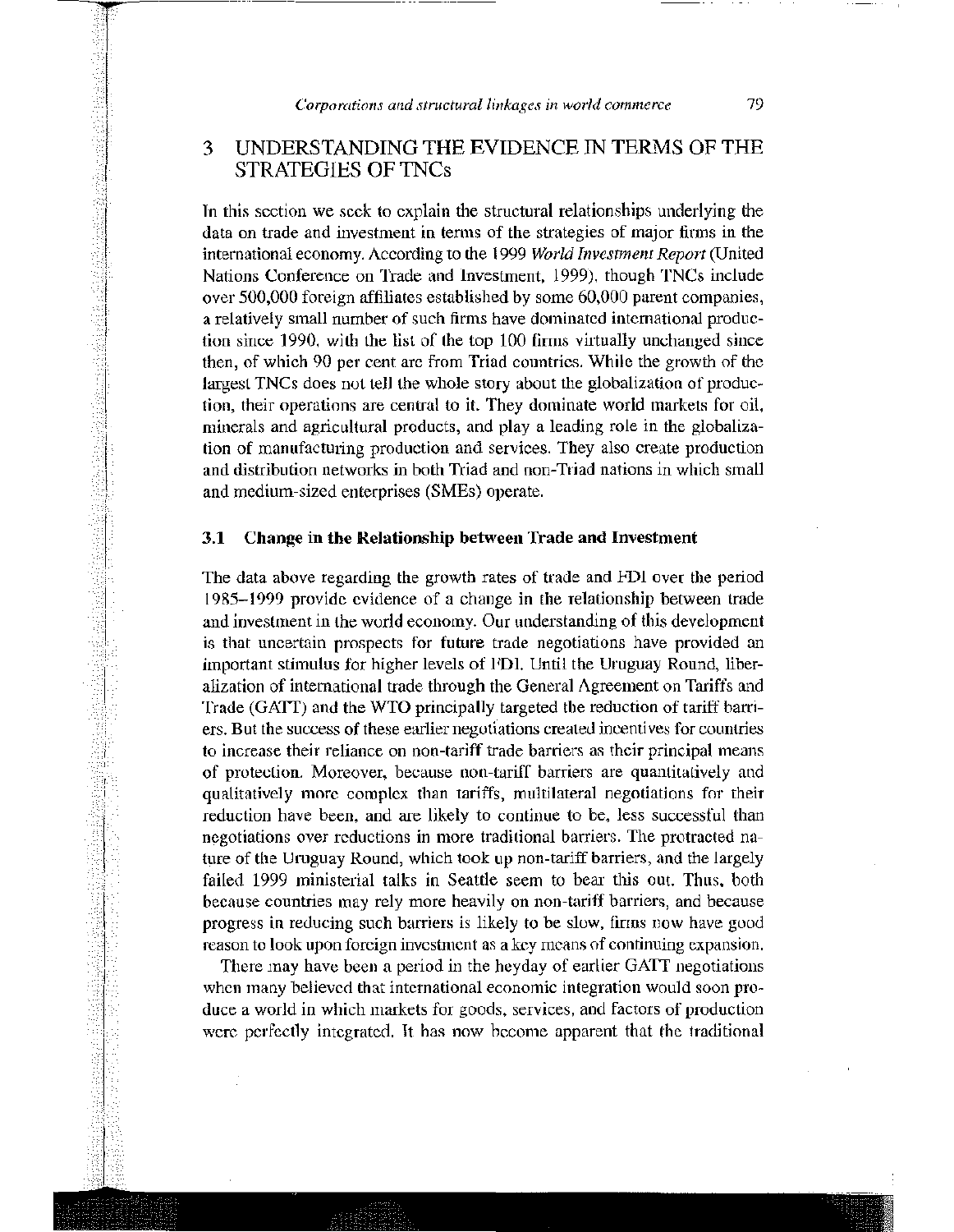paradigm of a world economy divided into nation states and segmented markets will not be replaced by a borderless world in the foreseeable future (cf. Helliwell, 1998). Trade flows will continue to encounter numerous obstacles, some created by national policies (tariffs and quotas, regulations, national standards, competition policies, and government procurement); some by differences in culture, language, and custom; some by geography (affecting **transportation and communication); some by collusive practices of national**  firms; and others by first entrant advantages (economies of scale, learning by doing, control of distribution systems, privileged access to inputs, and customer loyalties). All of these give rise to imperfect competition, market **segmentation, and international price and cost differences. But firms that**  engage in FOI can take advantage of the opportunities of such segmentation and thus arguably the dramatic growth in FOI since the mid-1980s reflects the decision (and the ability) of TNCs to exploit foreign profit opportunities and locational advantages not available through export strategies alone.

This conclusion may be understood in terms of two of the leading theories. **First, it recalls Hymer's emphasis on structural market imperfections and**  market power approach (Hymer, 1976), more in regard to the advantages **these create for firms than regarding the removal of conflict between them. But an emphasis on market segmentation also demonstrates the importance**  of transactions costs, since firms encountering obstacles to trade that invest **abroad presumably regard transactions costs as greater than the costs of relocation and organizing production through direct managerial control. Obstacles to trade, whether created or natural, cause transaction costs which**  may be internalized through PDI. We agree with Buckley (Buckley, 1990, p. 658) that 'the internalisation and market power explanations ... should not be viewed as mutually exclusive or competing theories but should be combined to give a full and rich explanation of the growth of multinational firms.'

**At the same time, we believe there are advantages in using the transactions**  cost framework to account for both the concentration of world FOI in the Triad (Section 2.2 above) and also the high degree of M&A in world FOI (Section 2.3 above). The Hymer framework, with its focus on imperfect competition, would lead us to expect developing countries to be an especially important destination for FOI, since their markets tend to be less competitive than those in developed countries. But the evidence indicates that developing countries have received a relatively small share of PDI since the mid-1980s. **Further, if developing countries were an important destination for FDT, we**  would expect a higher share of FOI to be greenfield investment, both because **of fewer opportunities in developing countries for M&A and because of**  greater opportunities for investments targeting unexploited resources. But the evidence indicates that greenfield investment, though still important, has been relatively unimportant in world PDI since the mid-1980s. Thus in the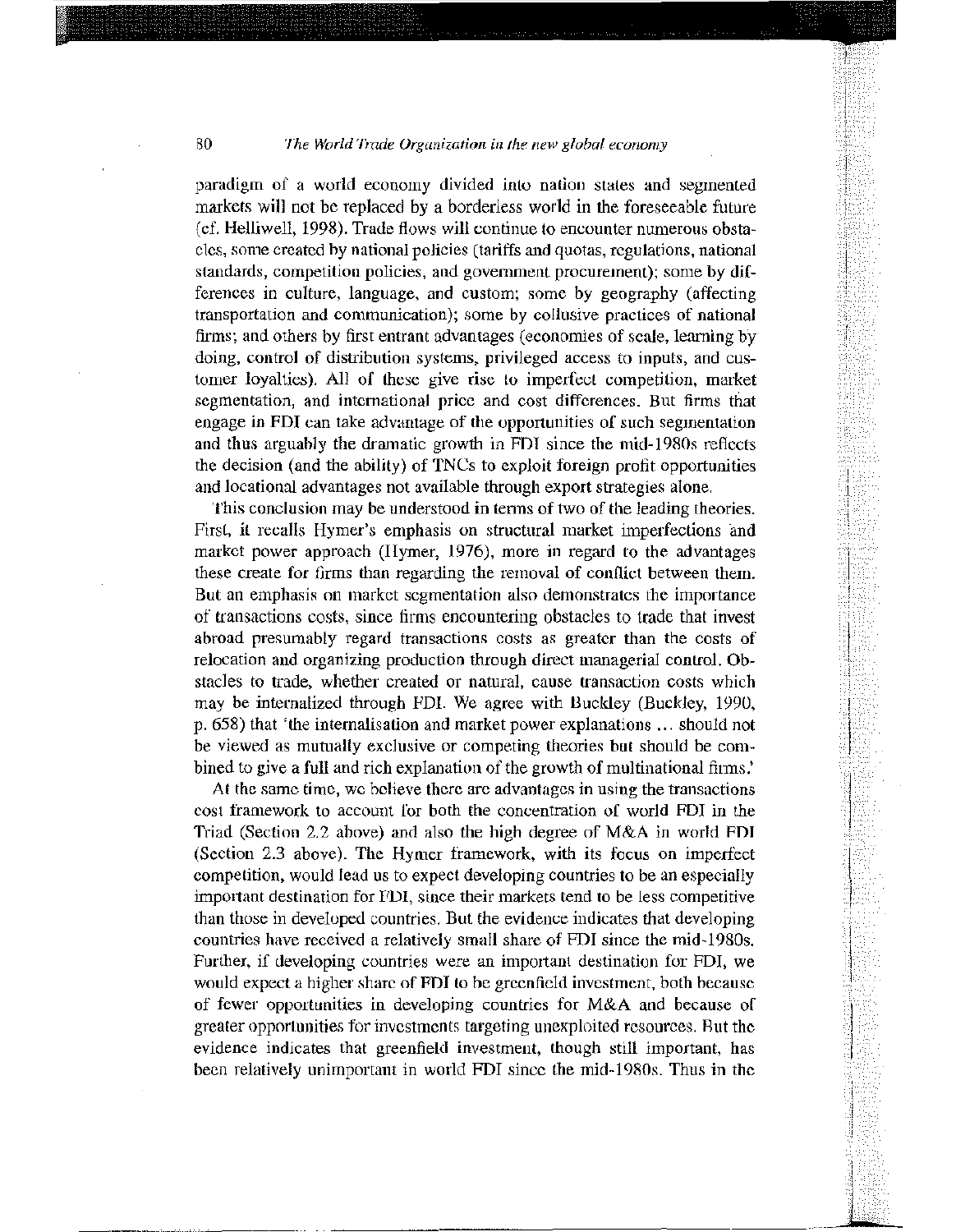**section that follows we rely on a transactions cost framework to explain both**  the concentration of FDI in the Triad countries and the importance of M&A in total world POI. We use this framework in terms of search and deliberation **costs taken as a general form of transactions costs.** 

#### 3.2 **Search and Deliberation** Costs as **Transactions** Costs

i

-----.---- ------------------------------------- -------

Another way of understanding the obstacles to trade described above is in **terms of cross-border information discontinuities that create significant search**  and deliberation problems for TNCs (Rangan and Lawrence, 1999, ch. 4). **Within countries, information flows tend to be smoother and more homogeneous on account of shared market regulations and culture. Across borders,**  information flows tend to be irregular and interrupted, so that there may be **significant interpretation problems, as different systems of regulation and culture come into contact. In general. search problems arise when firms seek**  to identify potential customers and suppliers as exchange partners. The costs **of search increase not only as potential exchange partners become more**  physically dispersed, but also because across the international economy culture, language, and custom are different. In general, deliberation problems **arise in connection with firms' assessments of the reliability and trustworthiness of potential exchange partners. The costs of deliberation rise as it becomes more difficult to reverse past decisions, implying that minimizing delibera**tion costs calls for stable relationships with exchange partners. Clearly domestic markets typically involve both lower search and deliberation costs for firms. **We explain this by saying that domestic markets involve lower costs because**  firms are embedded (Granovetter, 1985) in established social, cultural, and business networks that help them identify and evaluate those with whom they **do business. The lesson this implies is that success in international business**  similarly depends upon firms becoming embedded in social, cultural, and **business networks in foreign locations that reduce search and deliberation costs. We use this insight to emphasize the importance to TNCs of internalizing search and deliberation costs as a general form of transactions costs**  through cross-border M&A, POI, and strategic alliances.

**The modern theory of the internationalization of markets in the literature**  on international production (see Buckley and Casson, 1976) draws on Coase's (1937) original contribution establishing transactions cost analysis. One im**portant emphasis in this literature is on intangible assets such as technology**  that are particularly costly to exchange in arm's-length transactions, and are **consequently important candidates for transactions costs internalization. In the international economy, TNCs thus internalize their acquisitions of tech**nology through investment in foreign research and development (R&D) facilities, particularly through M&A with foreign firms that already possess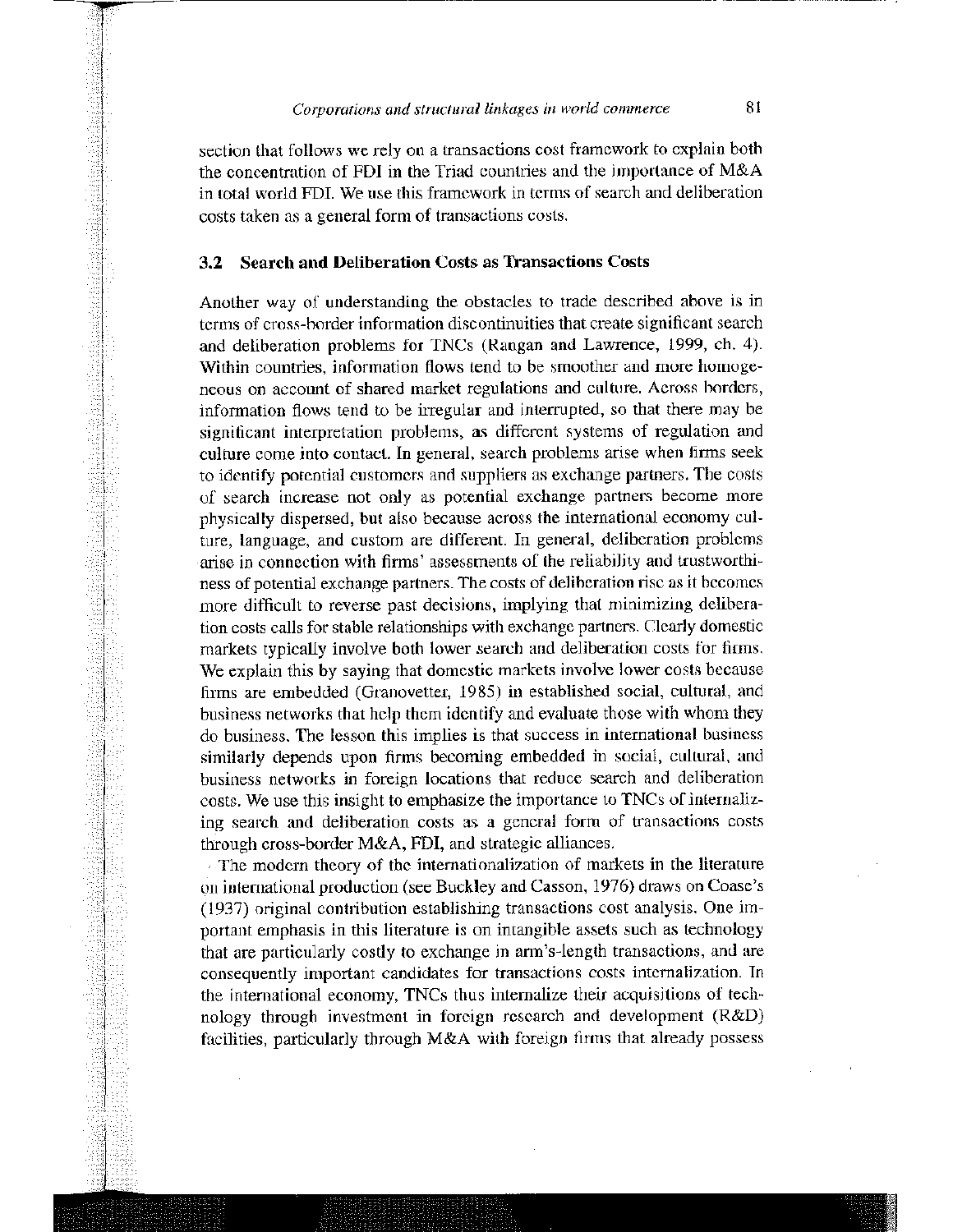desirable tacit capabilities that have been organizationally embedded in those **firms through collective learning processes. There is a spectrum of such**  possible arrangements (cf. Kay, 1983). At one end are joint ventures and decentralized TNCs in which internal markets regulated by transfer prices have replaced external markets (Rugman, 1981). At the other end of the spectrum are globally integrated multinationals with foreign affiliates in pro**duction and distribution in which control over all divisions and operations is**  centralized and hierarchical (Williamson, 1975).

Acquisitions of technology, of course, account for only one category of exchange partners for TNCs. Putting aside the transformation of business through technological change, firms also have relationships with suppliers, **subcontractors, distributors, labour and management personnel, consultants, and financial institutions in carrying out routine operations. All of these**  relationships are likely to differ in important respects in foreign country **locations as compared to home country locations. The 'foreign-ness' of these relationships, however, is much the same as relationships aimed at technology acquisition. Just as many important technologies involve intangible assets**  and are embedded in firms through collective learning processes, so the relationships with most exchange partners, domestic or foreign, presuppose tacit understandings and expectations that guide these relationships and get embedded over an extended period of time.

When firms operate in their home locations, they often take these tacit **features of exchange for granted. In foreign locations, however, they become**  sharply aware of the role that tacit understandings and expectations play between business partners. TNCs, we suggest, are firms that have learned how to identify the implicit features of exchange relationships in foreign **countries, and then fonn relationships with suppliers, subcontractors, distributors, and so on. In doing so, they internalize transactions costs involved in operating supply and distribution chains outside of their horne countries, where those transactions costs might be labelled** *business and economic network* **transactions costs, and are closely associated with search and delib**eration costs of doing business there. As Rugman puts it (Rugman, 2000, pp. 215ff), TNCs serve as 'flagship firms' by operating at the hub of a busi**ness network or cluster. Long-term contracts are established with four basic**  kinds of partners  $-$  key suppliers, key customers, key competitors, and the **non-business infrastructure - and the whole constitutes a relatively settled business system that internalizes an entire structure of transactions costs, not just transactions costs on a partner-by-partner basis.** 

The behaviour of US TNCs in manufacturing is illustrative. Although in 1990 the top 50 US TNCs accounted for nearly 40 per cent of US manufac**turing exports, exports were not a large share of these firms' overall foreign**  sales, which were carried out by these firms' foreign affiliates *(Fortune, 1991,*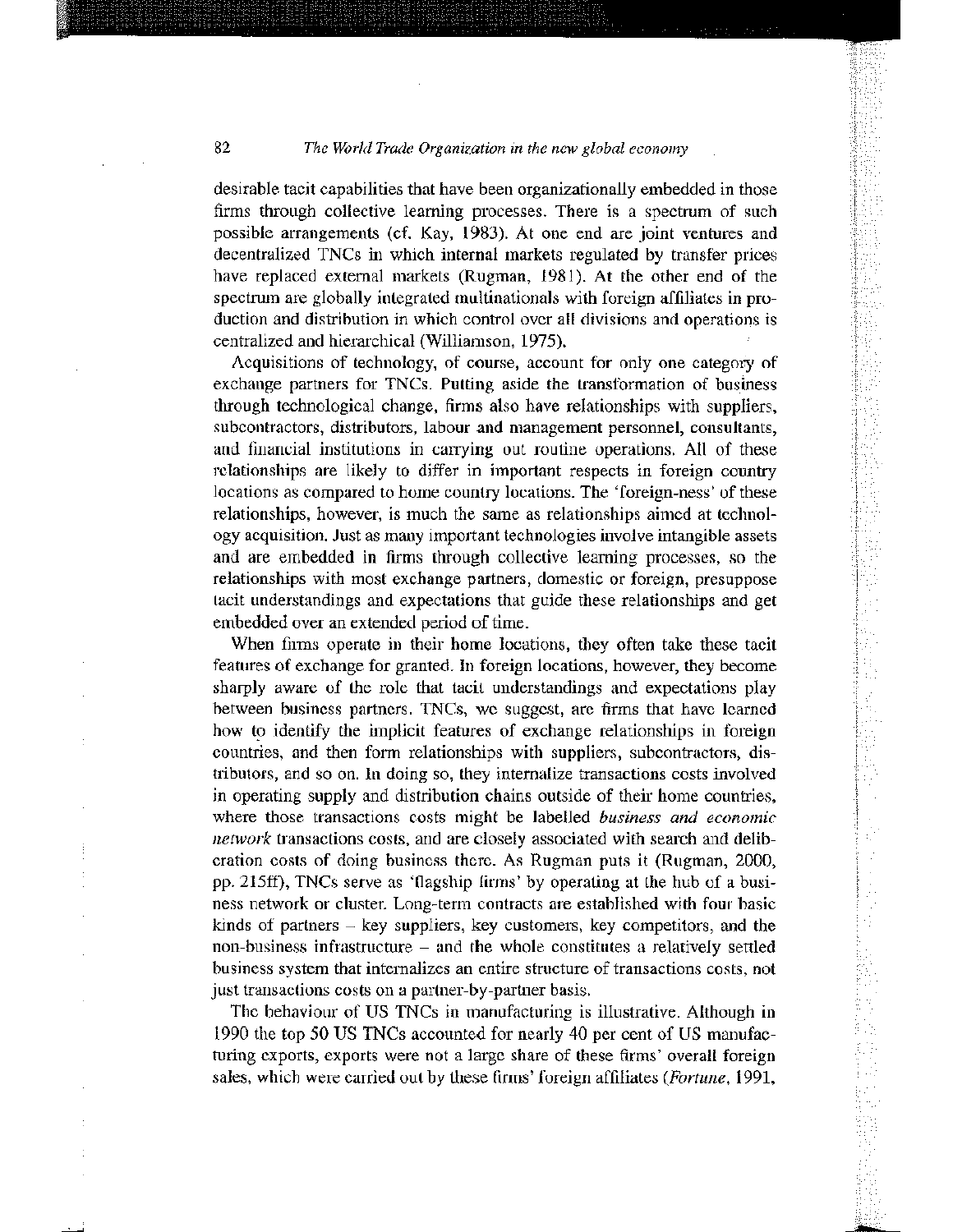--"--~----------------------------------"-----------------------------------------------

p. 59). In general (see Rangan and Lawrence, 1999, pp. 34ff), US TNCs appear to ship about half of all their exports on an intrafirm basis to their **affiliates abroad. Moreover, a very significant share of these exports are**  inputs awaiting further value-added rather than finished products ready for sale. Some might suppose from this that these US firms have thus simply located production facilities in other countries, and carry out manufacturing **operations there with home produced inputs. In fact, however, US input**  content in sales by foreign affiliates in developed economics is typically low, now amounting to about 10 per cent or less (Rangan and Lawrence, 1999, p. 65).<sup>4</sup> Thus, US TNCs rely on their developed country foreign affiliates  $$ not home exports - for foreign sales, and focus on intrafirm exports of inputs to those affiliates, but then rely primarily upon local sourcing of inputs in generating products for final sale. We believe this illustrates the embeddedness of TNCs, especially in developed economies in which the pervasiveness of **search and deliberation costs requires that firms internalize transactions costs on a systemic, wide-ranging basis.** 

The point stands out more clearly when we compare the practices of US TNCs in developing countries. While these firms rely on their foreign affiliates **and less and less on home exports for their foreign sales, when we consider**  intrafirm exports of inputs to those affiliates, it turns out that TNCs depend less on local sourcing in developing countries. Thus, US input content in 1982 for a selection of developing economies ranges between IS and 50 per cent (Rangan and Lawrence, 1999, p. 83). In our view, this reflects the lesser extent to which **developing economies have established complex social and economic networks**  into which US TNCs must insert themselves in order to internalize search and deliberation transaction costs and carry out profitable transactions. Clearly **business and economic networks exist in such economies. However, their number**  and variety of possible exchange partners do not compare with networks in **developed economies. Thus we suppose that search and deliberation costs are lower in these economies, so that the expansion of TNCs into these economies reflects less the need to internalize such costs and perhaps more the pursuit of**  market power advantages  $\dot{a}$  *la* Hymer. It should be noted, nonetheless, that the general pattern since 1982 is rising local content in US TNC foreign affiliate production. This suggests that the development of those economies, plus possibly technological spillover effects on local business networks (see below), is slowly creating a business environment for TNCs in developing economies **guided by the same factors as those in developed ones.** 

We would not want to suggest by the analysis above, however, that the **social and economic frameworks into which TNCs enter are static in nature**  and unaffected by this entry. A long literature dating from the earliest studies of TNCs has examined the transformative effects these firms have on local economies. Consider the case of technology transfer. Dunning (1958) pio-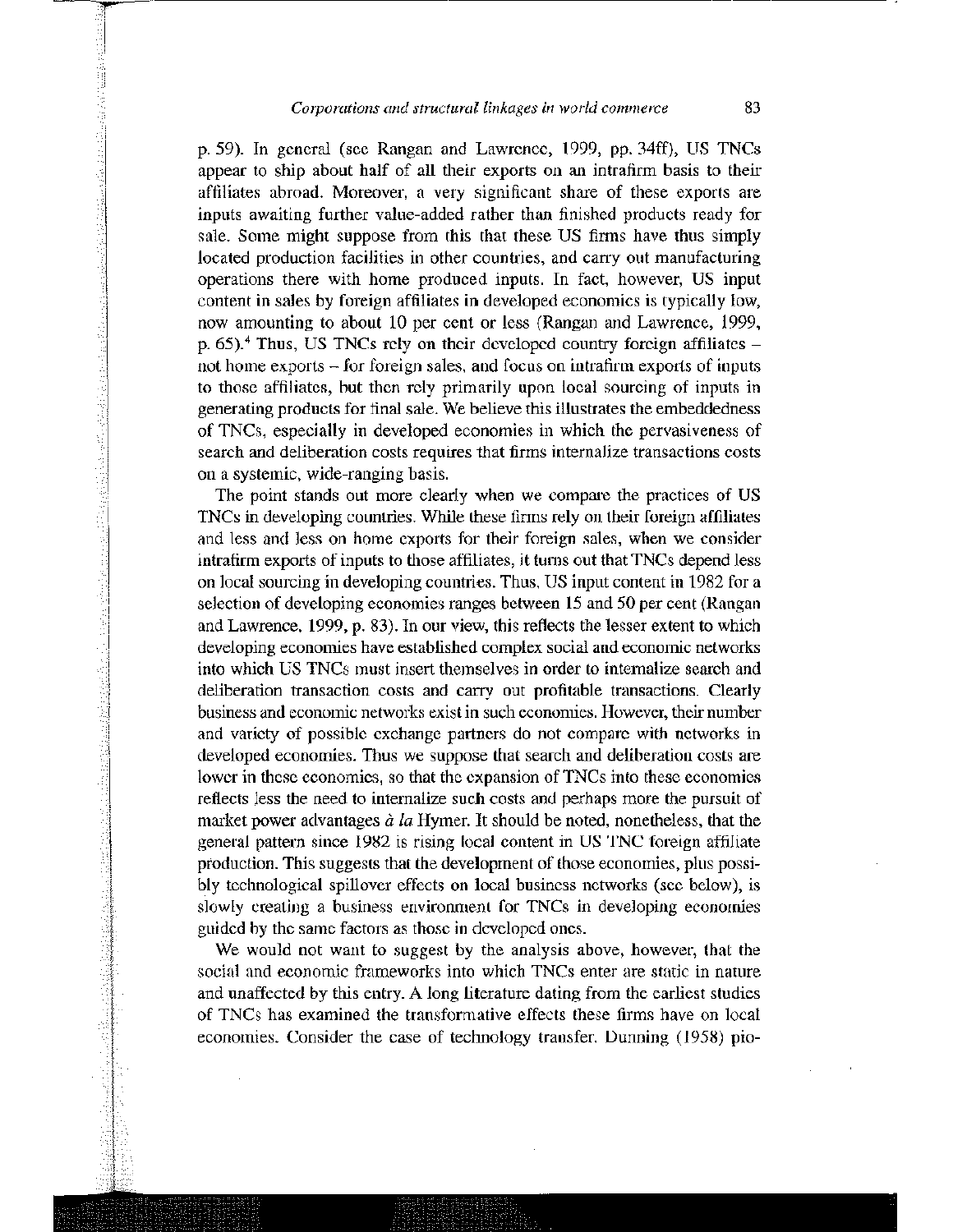neered this work in his study of the operations of British affiliates of US TNCs as compared to their British-owned counterparts. The former were generally more successful than the latter, and Dunning argued that this was due to the capacity of TNCs to transfer often intangible assets (technology, marketing, managerial skills) to their affiliates. Moreover, after a time the British firms were able to catch up with the US affiliates, demonstrating the **spillover character of the original transfers.** 

One way that this spillover may occur is through transformation of TNCsupplier and TNC-distributor relationships. Seeking low-cost input supplies and efficient distribution networks, TNCs transfer organizational methods **and technologies to their business partners, who then re-employ these methods and technologies in their business relationships with domestic firms. The**  latter then change their methods of organization and technologies, and so on. **Thus FDI has interrelated transformative effects on host countries' technology levels and systems of business organization. Not surprisingly, developing**  countries have sought to take advantage of this by imposing local content requirements on TNCs (now generally banned by the WTO under the Agreement on Trade-Related Measures or TRIMs). Other 'downstream' spillovers include local human capital development (Borenszstein *et al.,* 1994). Finally, a recent OECD study (2000, p. 25) emphasizes the transformative effects of TNC activity in terms of the self-perpetuating nature of FDl. Not only do competing TNCs tend to follow one another into foreign locations, but they **are also likely to induce local investments in supply chains and other business service providers. This is important for understanding the emerging role for SMEs operating in conjunction with TNCs in developed countries.** 

How, then, do these conclusions relate to the structural trends presented in **Section 2 above? What stands out is the concentration of trade and invest**ment in the Triad, the importance of  $M&A$ , and (to a lesser extent) the rising **importance of tertiary production in FDI activity. Based on the discussion above, our argument regarding these trends is two-sided. First, though the**  obstacles to FDI as eontrasted with domestic investment place a speeial **burden on TNCs to overcome cost disadvantages in entering foreign loca**tions, that burden may be eased through exploitation of search and deliberation **transaction cost savings when these firms succeed in embedding themselves in foreign business and economic networks. We thus conclude that because**  these networks are more highly developed in the Triad, the *opportunities* for **expansion there are greater. Second, once embedded in these networks, our analysis suggests that there is considerable promise of** *profitable returns* **on**  TNC investments, because highly developed business networks offer firms the flexibility to regularly adjust their commitments with exchange partners, which should be to their advantage. We believe the level of M&A FDI in the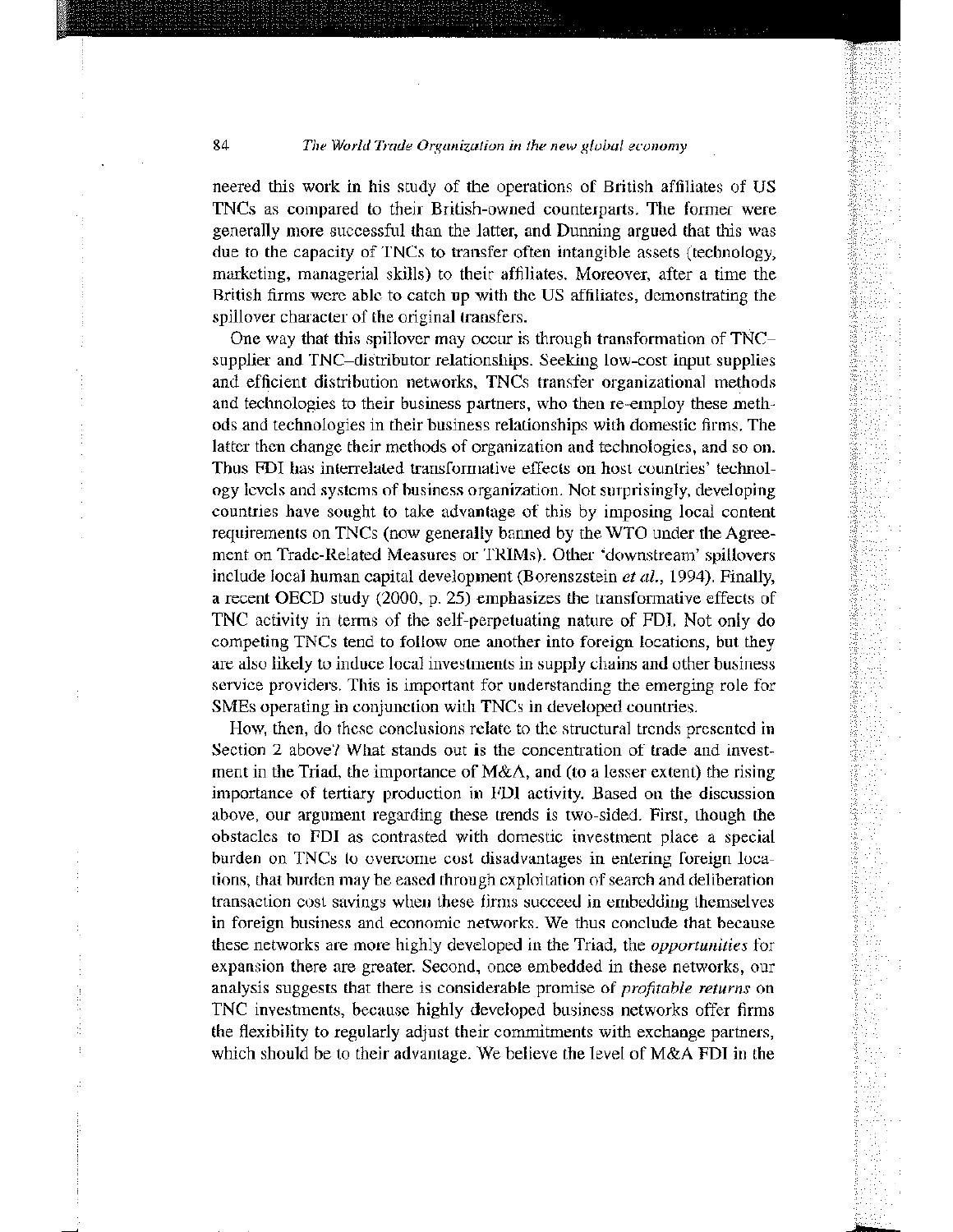Triad particularly reflects this. The embeddedness/transactions cost framework, then, takes us a considerable way toward understanding firm strategies responding to and underlying recent structural changes in the world economy.

#### 3.3 Firm Strategies Producing FDI and Trade Flow Linkages

With our conclusions about TNC strategies developed above, we return to the topic of whether trade and investment are substitutes and/or complements, and describe three cases in which firm investment decisions have implications for countries' exports and imports. The importance of the topic lies in how countries assess the costs and benefits of liberalizing capital flows when the effects include changes in their trade accounts. In our view, one obstacle to successful international negotiations over capital flows liberalization is uncertainty regarding whether higher FOI creates trade deficits. The case has been made more frequently for capital-exporting countries, but it has also been made for capital-importing countries. Here we do not provide a comprehensive analysis of the subject, but rather suggest by our three cases that the effects of FDI on trade depend upon the purposes for which FDI is carried out. Trade and investment may thus be substitutes andlor complements for one another according to the circumstances involved, and we may accordingly rule out the impact of FDI on countries' trade balances as a policy concern.

First, consider perhaps the simplest type of relationship between FDI and trade. A finn moves production from a home location to a foreign location, and replaces its home exports with foreign affiliate sales. The home country trade account may be more or less unaffected, if some home input suppliers now export to the new foreign location, and prior imports of inputs to the home location now fall. The host country may lose exports if it was an input supplier to the original location of production in the home country, and see some added input imports, but may also gain exports if the new plant employs new technologies that make it possible to add capacity to export. Thus the overall effects depend on the character of the original investment, and there does not appear to be a general relationship between FOI and trade.

Second, consider the case of a developed country firm that moves labourintensive production to a foreign location, and then imports the output for final assembly at home. Since final output is now cheaper, the export capability of the finn is enhanced. The horne country may thus increase its imports and also its exports. At the same time, the country to which the labourintensive production was relocated now has higher exports. But if, as is not unlikely, it purchases the now relatively cheaper output of the home country firm, then its imports rise as well. Thus the ultimate impact on trade of FDI again depends upon the kind of FDI and the circumstances involved.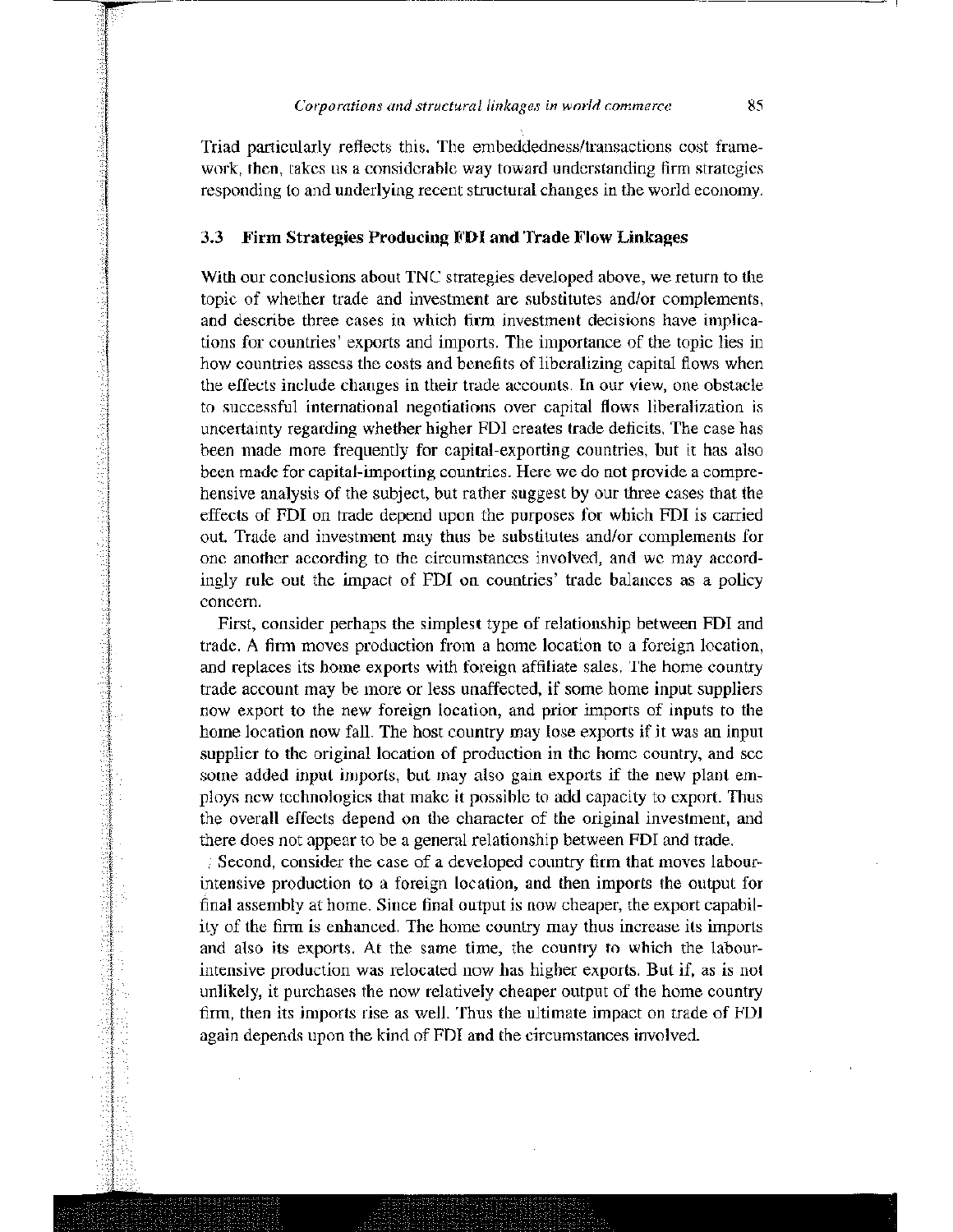#### *86 The World Trade Organization in the new global economy*

Third, consider the trade effects of using FDI to outsource stages of the production process in pursuit of cost advantages in foreign locations (Feenstra, 1998; Davis and Daniels, 2000). Though attention is often focused on the stages of production that leave a horne country, equally important for understanding the trade effects of FDI are those stages of production that it retains. When a country retains stages of the production process in which it lacks comparative advantage, the possible comparative advantage it possesses in other stages may be concealed by a focus on whether the final product is cost competitive. Conversely, when a country relocates stages of production in which it is not cost competitive, say, simple assembly in developed countries, then those remaining stages in which it is especially cost competitive, say, marketing and design stages, become a more obvious source of export earnings. **In** these circumstances, imports rise when the output of foreign assembly operations is brought back to the home country to produce the final product, but exports may also rise if firms exploit the foreign marketability of business services in which they have comparative advantage. The increasing importance of tertiary cross-border M&A may reflect this re-positioning of firms in developed countries in the higher value-added stages of the production process. Thus again, the ultimate impact on trade of FDI depends on the character of the investment.

#### 3.4 Policy Toward FDI and TNCs

TNCs have been characterized as firms that have shed their home-nation identities and operate essentially as stateless entities (Ohmae, 1990). This has led to a concern that TNCs will locate operations wherever in the world they are able to minimize costs, making it increasingly difficult for nations to tax TNCs, thus resulting in a shifting of tax burden from capital to labour (Rodrik, 1997). The implication of these views and arguments is that further liberalization of regulations on capital flows and entry of foreign firms into domestic markets and on FDI, such as was involved in the efforts within the OECD to develop an MAl, is undesirable (see, for example, Braunstein and Epstein, 1999).<sup>5</sup> On the other side of the debate, Swank (1999) has argued that international capital mobility and the internationalization of capital markets need not jeopardize the institutions of the welfare state, since democratic institutions that facilitate collective representation of interests may structure governmental responses to TNC strategies. Relatedly, others have argued that the development of new forms of corporate governance as promoted by a variety of NOOs can also help accommodate the international economy to significant social and environmental needs (for example, Nadkarni, 1999).

To sort out this debate, we first emphasize the difference between FD! and portfolio investment, then discuss the difference between national competi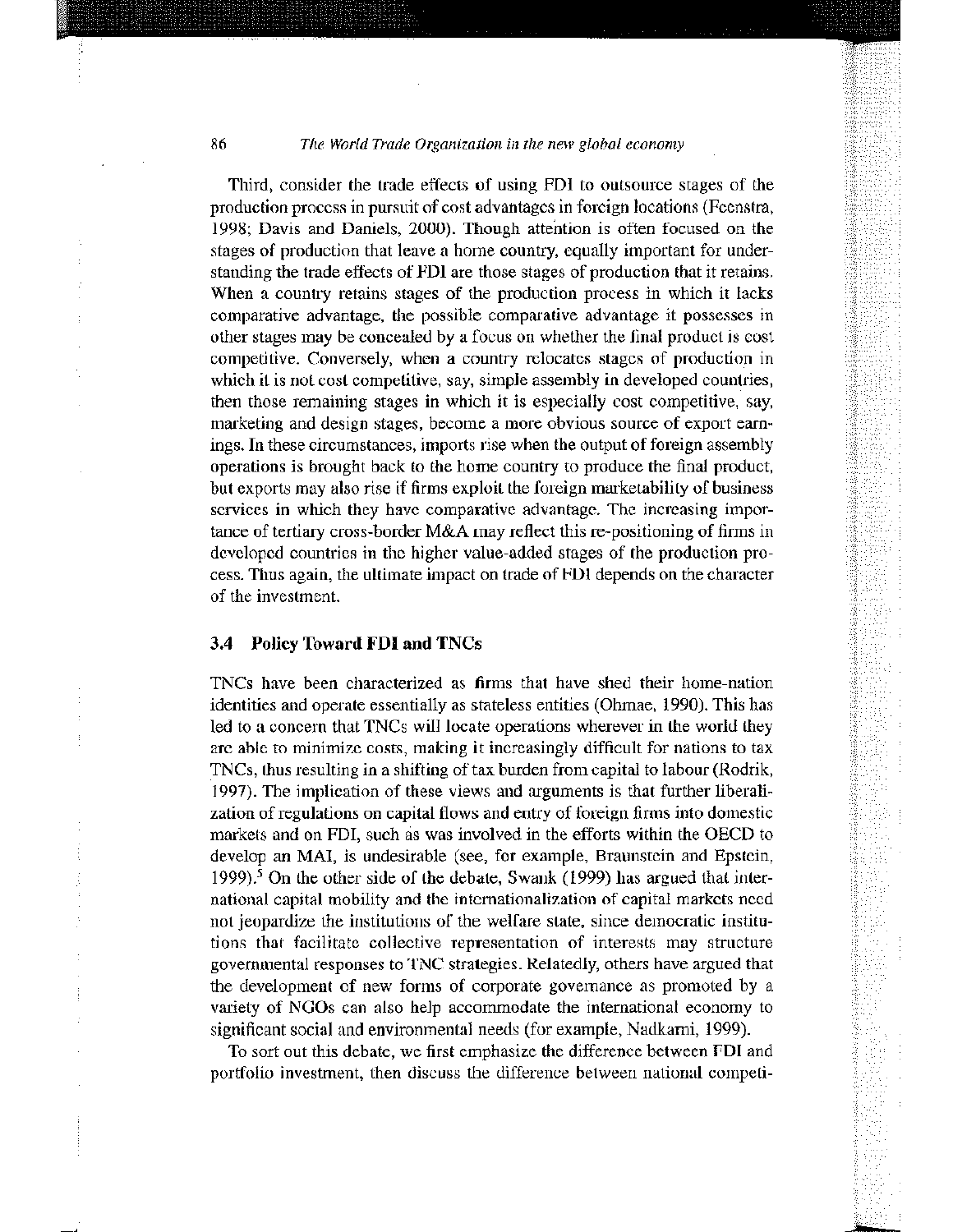tiveness and the competitiveness of a nation's firms, and finally close with an argument in favour of the ultimate objectives of the MAI. Our argument is that because FDI has a stabilizing influence on national economies, and because the competitiveness of nations is enhanced by inward FDI flows, careful liberalization of long-term capital flows, such as was intended by the MAl, is desirable. However, the venue and form of such an agreement remain an issue.

#### 3.5 FDI versus Portfolio Investment

---- -- - ------------------------------

It is important to emphasize the economic difference between portfolio and FDI flows. Portfolio flows as a non-ownership, liquid form of investment, are easily reversible, whereas FDI as a relatively illiquid, ownership fonn of investment typically involves long-term commitment. Significant portfolio inflows can, and often do, overwhelm a nation with an inefficient or under-developed system of financial intermediaries, and the allocation of this new source of liquidity may often be economically unsound. Worse, as learned in the 1994- 95 Mexican and 1997 East Asian financial crises, when portfolio flows slow or reverse, the system of intermediaries then often becomes illiquid and a financial crisis may ensue (see Chang and Velasco, 1998). In the case of Mexico and the rest of the western hemisphere's emerging economies, portfolio flows increased relative to FDI from 1990 to 1994. Following the crisis that began in December 1994, the outflow of portfolio capital resulted in a 112 per cent decline and overall negative net portfolio flows for the region. When portfolio flows reverse in one nation, they often trigger a crisis in the entire region, as seen in the cases of Mexico and Thailand. Empirical work by Glick and Rose (1998) indicates that currency crises affect 'clusters' of nations, working through established trade channels. Hence, over-reliance on portfolio capital can be destabilizing for individual countries and entire regions.

In contrast, FDI appears to be a stabilizing factor. When TNCs establish foreign affiliates or enter into strategic alliances, they seek long-term commitments. Search costs are reduced, because participation in host country networks transfers information within the network regarding customers and suppliers that is not available to firms engaged in arm's-length trade. Deliberation costs are reduced, when long-term relationships reduce the need to regularly evaluate potential exchange partners. Thus one would not expect TNCs to enter and exit foreign countries with high degrees of frequency. Indeed, as it is more difficult to enter into foreign business and market networks than in home countries, exit from established facilities and operations seems less likely in foreign locations. Against the argument that tax costs create footloose TNCs, it seems that tax costs are a relatively minor element in decision-making regarding the location of production. FDI and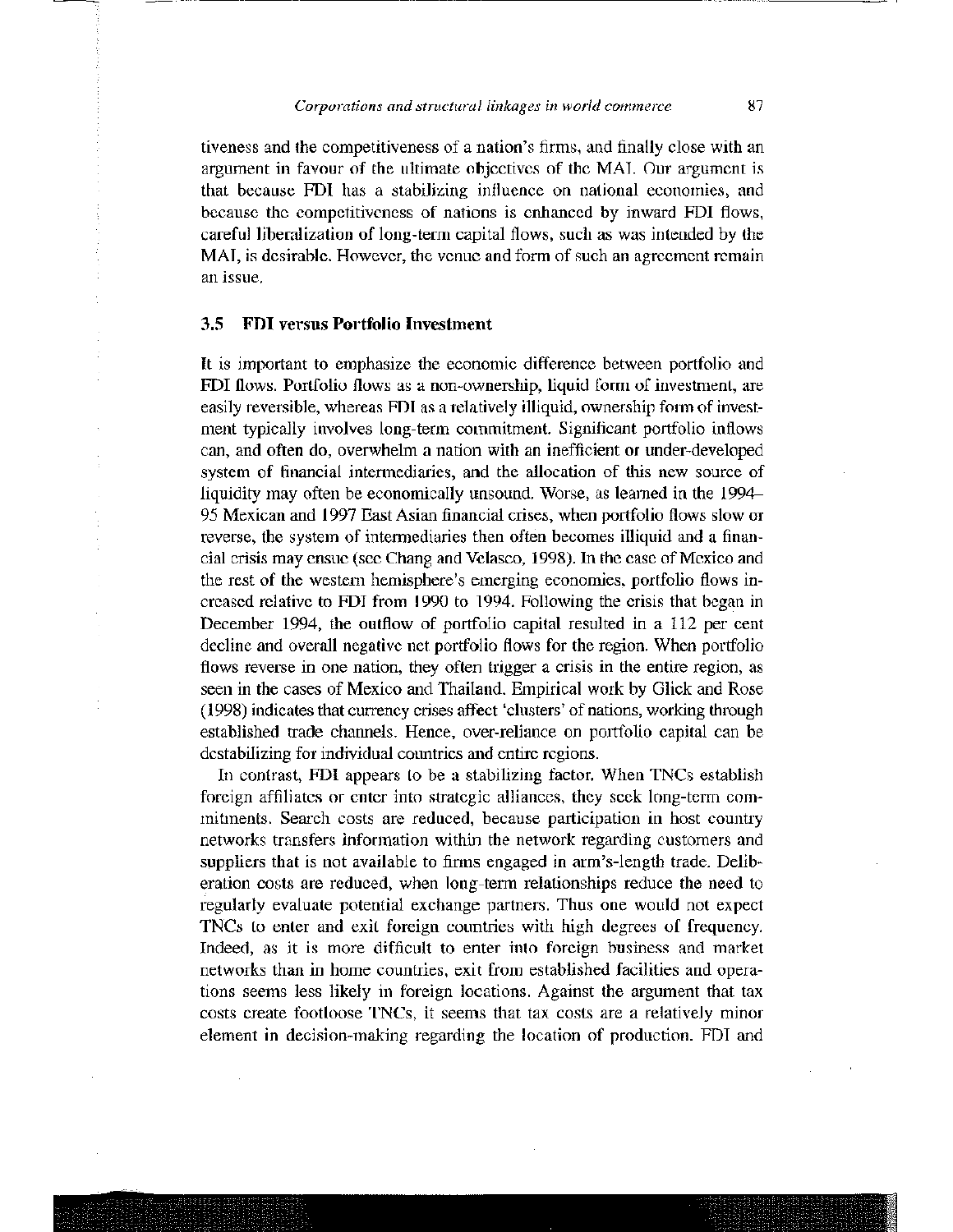**TNCs, then, appear to have a stabilizing influence on the economies in which**  they locate, bringing income and employment to those economies.

#### **3.6 National Competitiveness versus a Nation's Firms' Competitiveness**

**Despite arguments that TNCs have dissociated themselves from their national**  origins, many still believe that national economic strength is linked to the **success of a country's TNCs. Thus whether or not these firms are internationally competitive is an important measure of whether nations are competitive**  in the world economy. But there are good reasons to think this emphasis on a nation's firms is misplaced. Reich (1990) asks us to consider the positive **impact that foreign finns have on a country's employment and income when**  they locate production or distribution subsidiaries in that country. Of course **the opposite impact occurs when foreign finns leave a country, but Reich thinks that seeing exit as an inevitable consequence of entry misconceives the nature of FDI. Firms invest in foreign markets because they perceive advan**tages to doing so: skilled workforces, good distribution networks, developed **supply chains, access to finance, and so on. A country that invests in education, research, training, and infrastructure, then, can expect to continually**  attract FDI, enabling it to maintain high levels of employment and income. If we add the benefits of technology spillovers discussed above, we might **imagine a virtuous spiral of growth and investment, whereby domestic investment and FDI continually reinforce one another.** 

**Reich's argument is mostly pitched at a macroeconomic level. Our argument emphasizes the factors affecting firms' decision-making regarding where**  they wish to locate their subsidiaries and develop strategic alliances. In virtue **of the importance of business and economic networks in a foreign venture,**  firms will generally be reluctant to abandon commitments to an interlocked complex of exchange partners, both because of the original cost of building up that set of commitments and because of the anticipated cost of having to **re-establish similar commitments elsewhere. Seen in this light, Reich's recommendation that nations pay less attention to who owns finns and more attention to creating the economic conditions in which all firms will prosper, is tantamount to a call for governments to help bear the cost of setting up such networks. In effect, Reich recorrnnends that governments socialize search**  and deliberation costs for firms (foreign and domestic) through public goods **expenditures, in order to help create national and regional business networks that rival those elsewhere. <sup>6</sup>**

One important implication of this is that FDI appears to have a greater **stabilizing influence on national economies than some of its stronger propo**nents have supposed. Indeed, FDI may be argued to move more inertly than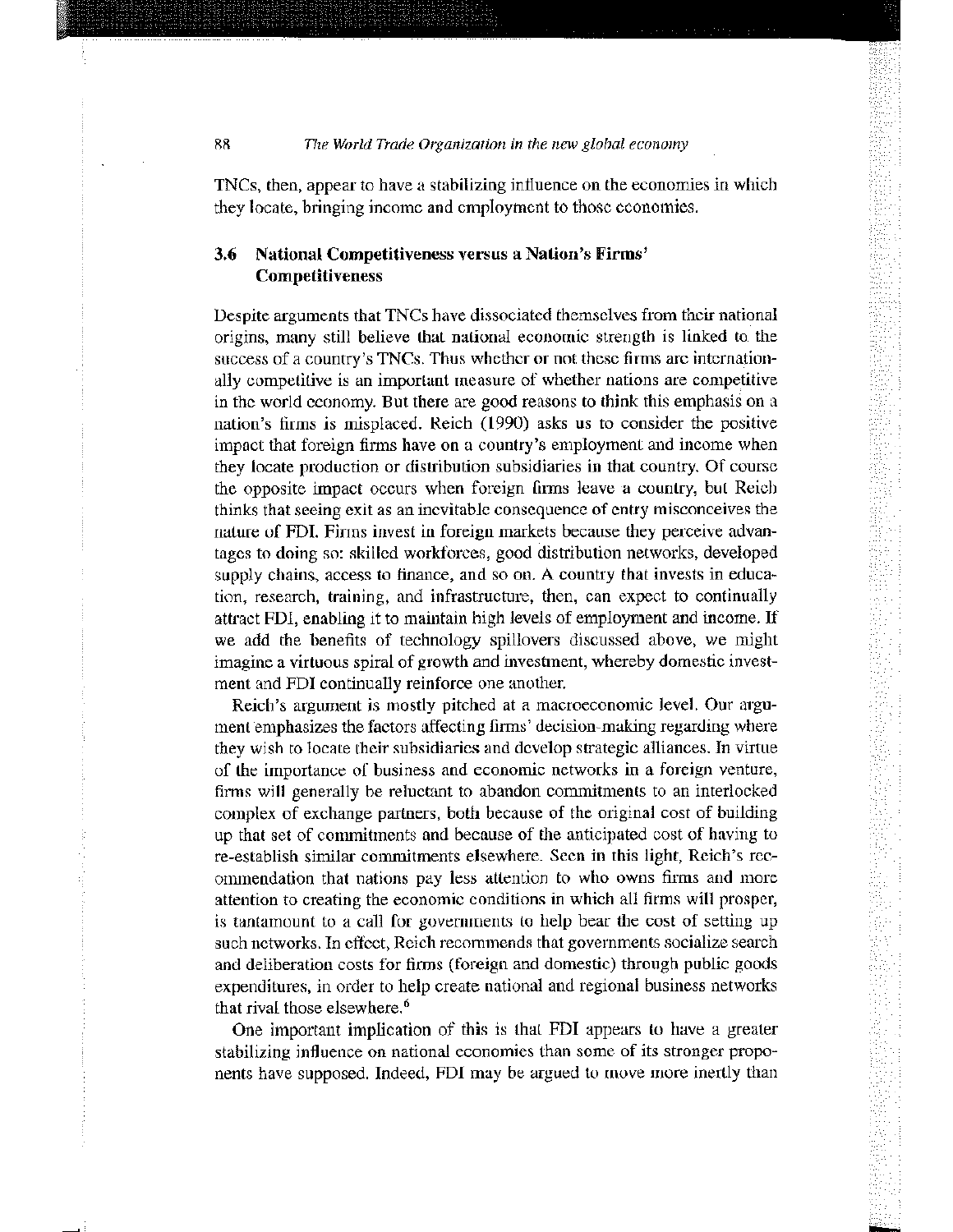#### *COlporations and structural linkages in world commerce 89*

**even domestic long-term investment flows, since domestic firms inherit a variety of home country advantages that enable them to move across different national business networks, providing them with consistently lower search and deliberation costs than foreign firms have in those same networks. To be competitive, then, foreign firms need to be more successful than domestic firms in internalizing search and deliberation costs, and consequently they need to be more committed to building up their involvement in the networks**  in which they participate. TNCs, then, should be quite reluctant to exit from foreign locations in which they set up operations, and when they do find this **their best course of action, it is likely that there are deeper causes at root having to do more with national economic policies than the liberalization of**  long-term capital flows.

#### 3.7 The MAI

 $\frac{1}{2}$ 

 $\mathbb{R}^2$ чÌ,

**There is currently no comprehensive set of international rules on FDI or the**  operations of TNCs comparable to the international rules for trade embodied in the WTO, and progress in multilateral negotiations on the subject has been modest at best. Issues relating to host country policies toward FDI and TNCs were first raised in GATT discussions in 1981, and by the time of the WTO Uruguay Round a limited set of trade-related investment measures (TRIMs) principally concerning local content restrictions had been agreed upon. Some**what more success in the Uruguay Round carne about in connection with**  trade-related intellectual property policies (TRIPs), perhaps because develop**ing countries were prepared to encourage technology transfers from developed countries. However, the perception of many in the industrial countries was that further progress in liberalizing capital flows was unlikely to occur within**  the WTO on account of the different interests of developed and developing countries (Graham, 1996). Accordingly, in 1994 an effort began to work out **an agreement on investment within the OEeD, where it was believed there was greater commonality of interest. The collapse of negotiations over the**  MAl in late 1998 thus generated considerable pessimism not only about progress in liberalizing capital flows, but also in terms of where efforts ought to be initiated. All now seem to agree that limited negotiations hold the only prospect. Two proposals have been advanced for returning to the WTO as the proper venue for such negotiations, and relying on the WTO's 'built-in' **agenda to avoid the need for authorizing any new initiatives.** 

Moran (1998) has argued for restricting the agenda to performance re**quirements and investment incentives within the context of the existing TRIMs agreement. The former are of particular concern to developed countries and the latter are of particular concern to developing countries. Thus in principle there is potential for an agreement with reciprocal concessions. But it is by**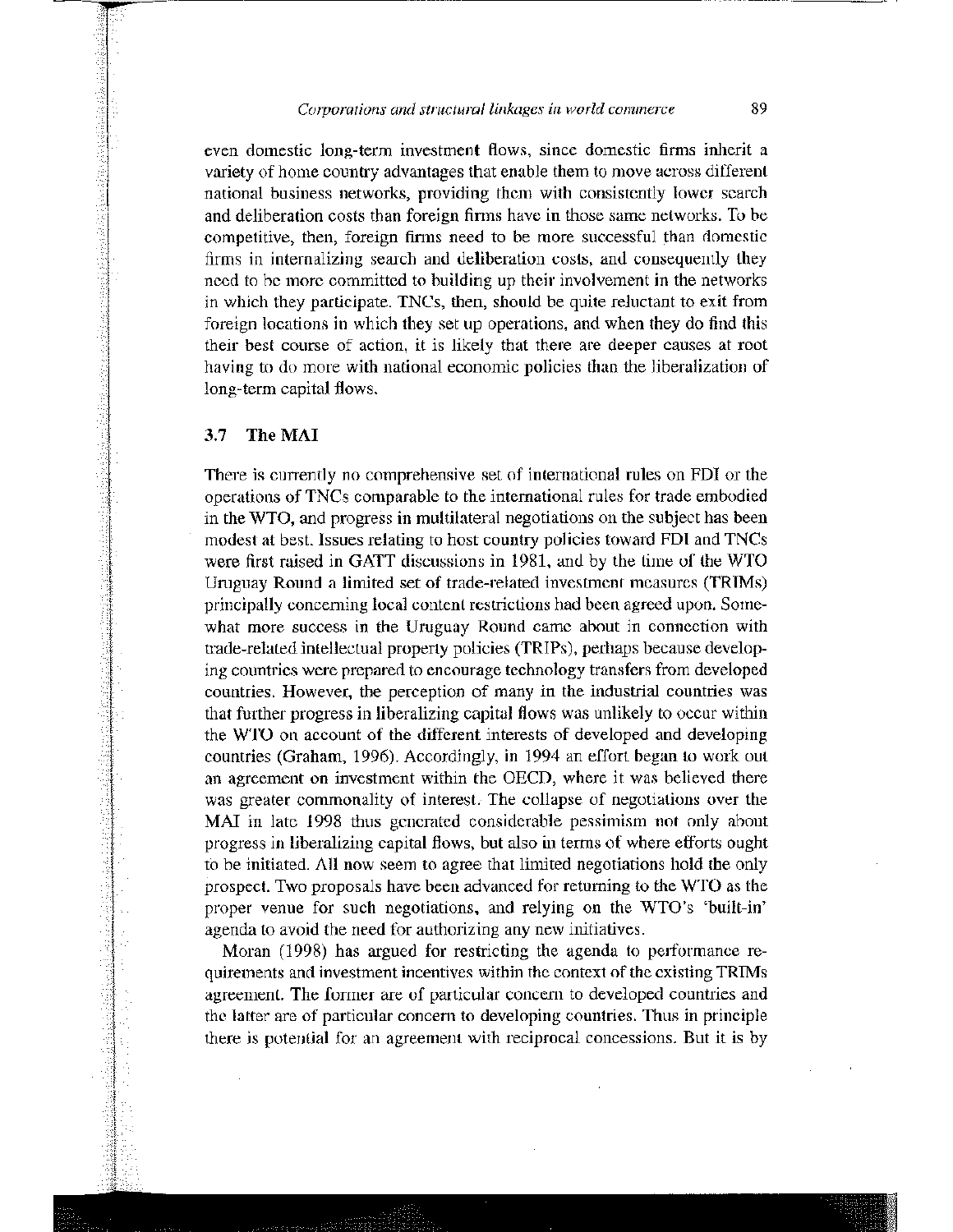no means clear that the two sets of countries will be able to bargain as blocs. For example, developed countries include federal and non-federal forms of government. The former, particularly the United States, have insisted that tbey cannot compel subfederal governments (states) to restrict investment **incentives. In addition, a number of developing countries appear unwilling to compromise on perfonnance requirements.** 

Sauve and Wilkie (2000) have argued that a restricted agenda can be pursued through the WTO General Agreement on Trade in Services (GATS) **by applying national treatment in services. They contend that the current**  GATS agreement is quite limited in scope, and that most countries' laws **and policies that are inconsistent with national treatment are to be found in**  service industries covered by GATS (ef. R'ugman and Gestrin, 1994). Graham (2000) argues in favour of this initiative on the grounds that Ihe chief application of the proposal would be to developed countries, between which it might be more realistic to seek agreements on the matter, and there **appears to be a very considerable business constituency interested in services liberalization.** 

We favour progress on both these fronts, but think it is also possible to **extend piecemeal refonn in venues additional to the WTO. In his diagnosis of**  the Asian financial crisis, Eichengreen (1999) argues for a reform of international financial intermediary and corporate practices that would increase **banking and corporate transparency and disclosure through enhanced ac**counting and auditing standards, establish capital requirements for foreign lending in line with risk, and generate new expectations regarding corporate **governance. But Eichengreen does not suggest that the International Mon**etary Fund or any other single international organization take on responsibility **for all these changes. Rather, he believes a collection of** *private-sector* **bodies with appropriate expertise already exists, including: the International Ac**counting Standards Committee (IASC), the International Organization of Supreme Audit Institutions (INTOSAI), Committee J of Ihe International Bar Association (regarding bankruptcy laws), Ihe International Corporate Governance Network (ICGN), the International Organization of Securities Commissions (IOSCO), and the Basle Committee on Banking Supervision (also cf. Daniels, 2000a, p. 127).

Reform in the international financial architecture generated by these **groups and organizations would not in itself constitute a liberalization of international investment. But such reform would most likely create a more stable international climate for investment. On the one hand, such reform**  would ease information asymmetries that impede FDl. On the other hand, **to the extent that national currencies were more stable as a result of such reforms, investment risk would be reduced. Thus, if only modest gains are now expected from negotiations over investment carried on in multilateral**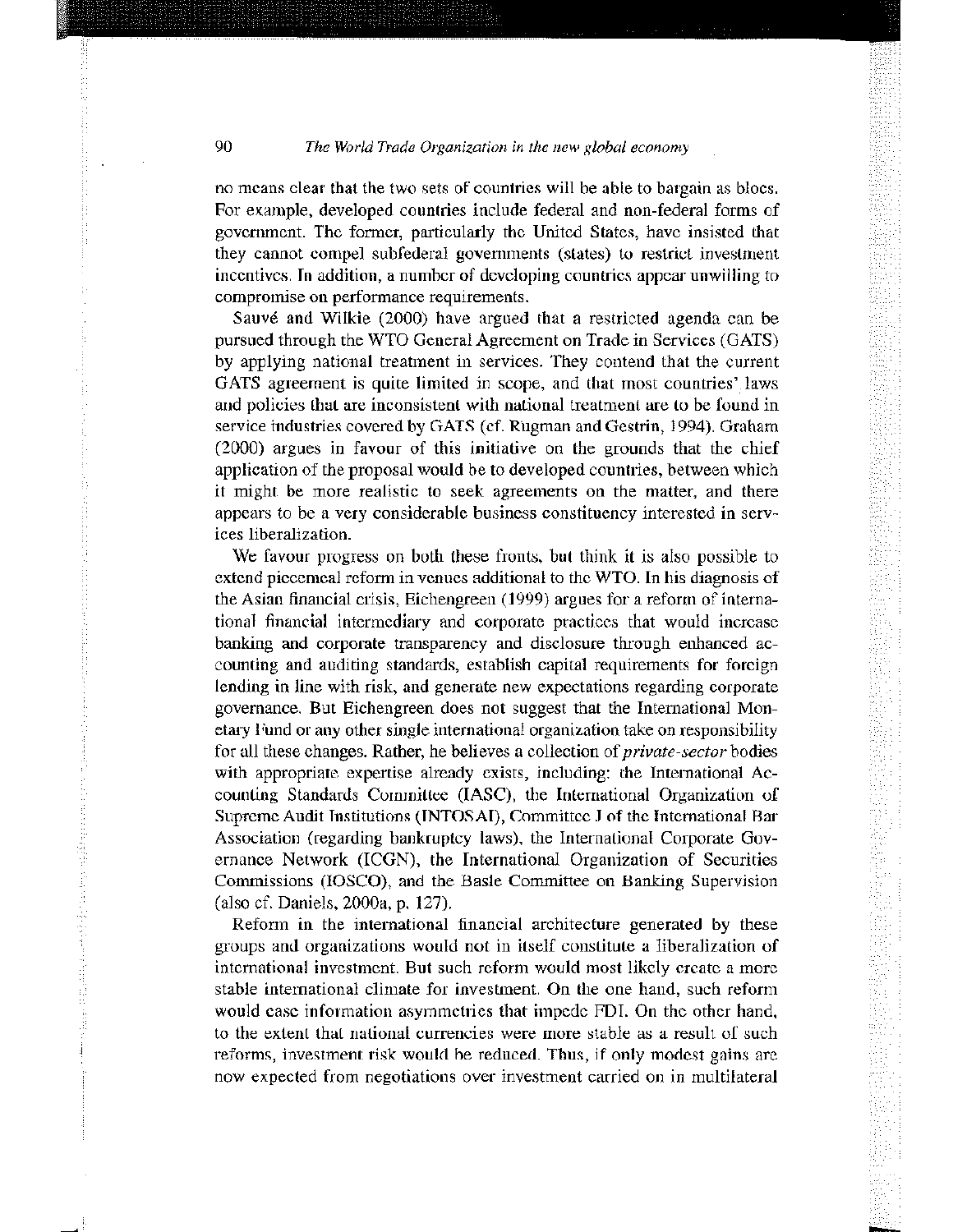organizations such as the WTO, these potential improvements in international financial architecture may by comparison be important. There is a further reason to emphasize this avenue. Since the groups and organizations above are private-sector bodies, their deliberations and decisions are unlikely to cause the sort of conflict that has been associated with the WTO. Moreover, should these groups and organizations be subject to public scrutiny, it is still arguable that their recommendations would not be controversial.

#### SUMMARY

In this chapter we present a collection of stylized facts regarding structural changes and developments in the world economy in connection with trade, FDI, M&A, and their distribution across the Triad and the ROW, and then provide an explanation of TNC strategies responding to and underlying these trends that emphasizes the transactions costs savings available to TNCs that become embedded in host economies. In our view, this picture provides good grounds for supposing that FDI and trade are substitutes and complements, and thus that the impact of FDI on trade balances should not be a primary policy concern. In the concluding section, then, we discuss policy toward FDI, and argue that the embeddedness of TNCs makes PDI a stabilizing factor in national economies. Despite this positive case, progress in liberalizing international capital flows has not been significant. We favour a set of piecemeal reforms, including changes in international financial architecture that stem from private-sector bodies.

#### NOTES

- 1. Globalization should be understood in terms of the interdependence of trade and investment *within as well as between* regions (Rugman, 2000).
- 2. This relationship between FDI and trade in the case of Japan and the United States may be transient, since Japan appears to be moving from a bank-based system of corporate governance to a more securities-based system  $-$  a change which would have implications for Japanese FDI and trade (see Ozawa, 2000).
- 3. However, the FDI relationship between the United Kingdom and Canada results in slightly lower trade flows than would have occurred without FDI taking place.
- 4. The exceptions are Canada and Japan. Nor is the US case unreflective of the behaviour of non-US TNCs, with foreign content in sales by their US affiliates also in the neighbourhood of 10 per cent.
- 5. Note that the issues often raised in connection with FDI to developing countries of labour exploitation and environmental dnmping are not relevant to the MAl, which was an agreement being negotiated between developed countries.
- 6. Here we see one of the important dimensions of Rugman's (2000) characterization of globalization as a process of regionalization.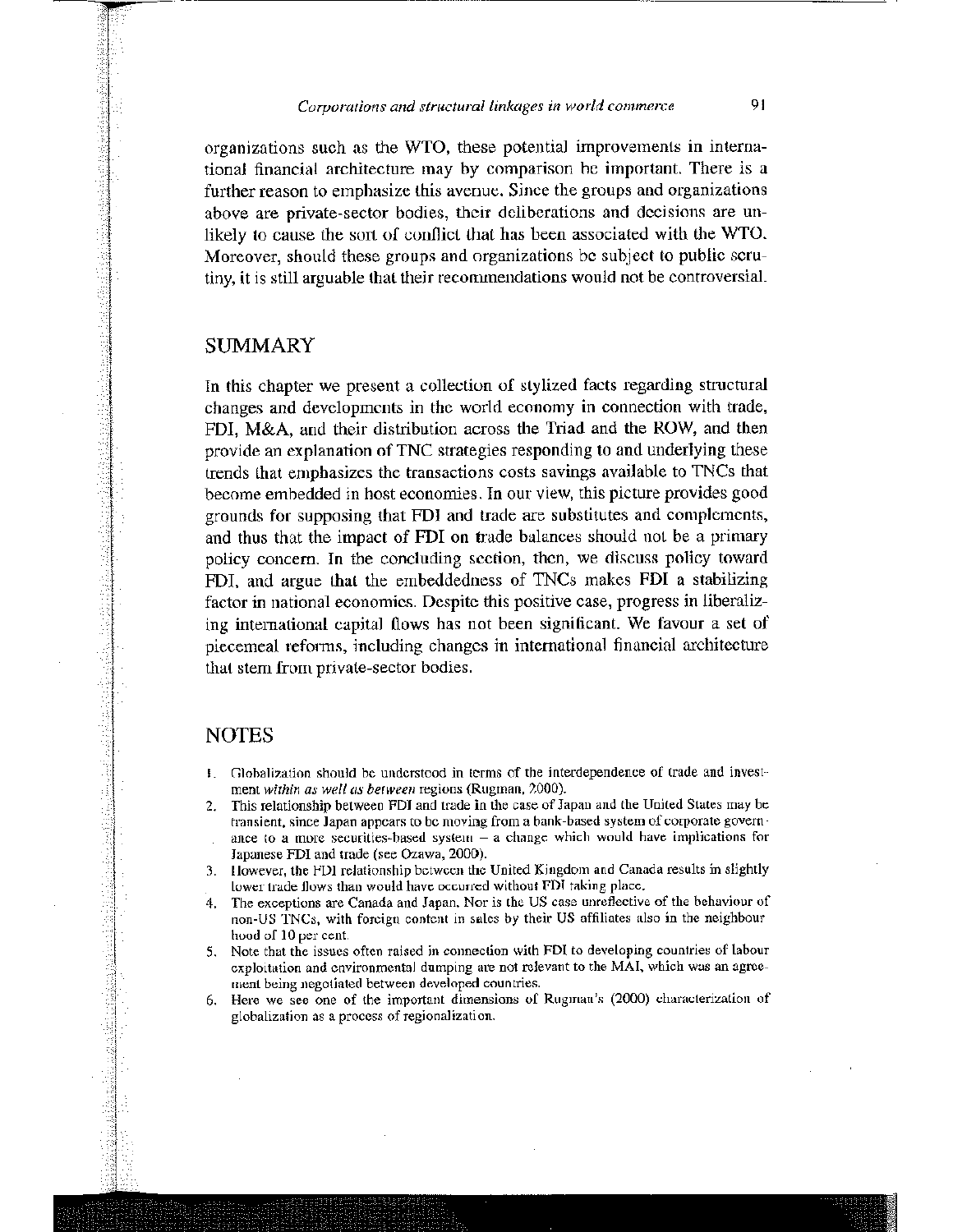### **REFERENCES**

- Bhagwati, J. and V. Dehejia (1994), 'Freer trade and wages of the unskilled  $-$  is Marx striking again?', in 1. Bhagwati and M, Kosters (cds), *Trade and Wages: Leveling Wages Down?,* Washington: American Enterprise Institute, pp. 36-75.
- Borenszstein, E., 1. De Gregorio and J. Lee (1994), *How Does Foreign Direct Investment Affect Economic Growth?,* Washington: International Monetary Fund Working Paper WP/94/11O.
- Braunstein, E. and G. Epstein (1999), 'Creating international credit rules and the Multilateral Agreement on Investment: what arc the alternatives?', in 1. Michie and 1.0. Smith (cds), *Global Instability. The Political Economy a/World Governance,*  London: Routledge, pp. 113-33.
- Buckley, P. (1990), 'Problems and deve10pments in the core theory of international business', *Journal of International Business Studies,* **21** (4), pp. 657-65.
- Buckley, P. and M. Casson (1976), *The Future of the Multinational Enterprise,*  London: Macmillan.
- Cantwell, J., T. Corley and J. Dunning (1986), 'An exploration of some historical antecedents to the modern theory of international production', in G. Jones and P. Hertner (eds), *Multinationals: Theory and History*, Farnborough: Gower.
- Chang, R. and A. Velasco (1998), 'The Asian liquidity crisis', *Federal Reserve Bank of Atlanta Working Paper,* no. 98-11.
- Coase, R. (1937), 'The nature of the firm', *Economica,* 4 (4).
- Daniels, J. (2000a), 'Global capital flows: maximising benefits, minimising risks', in Karl Kaiser, John Kirton and Joseph Daniels (eds), *Shaping a New International Financial System: Challenges of Governance in a Globalizing World,* Aldershot: Ashgate, pp. 113-33.
- Daniels, J. (2000b), 'The United States and global capital markets', in T. Brewer and G. Boyd (eds), *Globalizing America: The USA in World Integration,* Cheltenham, UK and Lyme, US: Edward Elgar, pp. 154-72.
- Davis, 1. and J. Daniels (2000), 'US corporations in globalization', in S. Cohen and G. Boyd (eds), *Corporate Governance and Globalization: Long Range Planning Issues,* Cheltenham, UK and Lyme, US: Edward Elgar, pp. 190-215.
- Dunning, J. (1958), *American Investment in British Manufacturing Industry,* London: Allen & Unwin.
- Dunning, J. (1977), 'Trade, location of economic activity, and the MNE: a search for an eclectic approach', in B. Ohlin, P.-O. Hesselborn, and P.M. Wijkman (eds), *The International Allocation of Economic Activity,* London: Macmillan.
- Dunning, J. (1981), *International Production of Multinational Enterprises,* London: Allen & Unwin.
- Dunning, 1. (1988), 'The eclectic paradigm of international production: an update and a reply to its critics', *Journal of International Business Studies,* **19** (1).
- Eichengreen, B. (1999), *Toward a New International Financial Architecture: A Practical Post-Asia Agenda,* Washington: Institute for International Economics.
- Fantagne, L. and M. Pajot (1997), 'How Foreign Direct Investment affects international trade and competitiveness: an empirical assessment', *CEPII Working Papers*, November, no. 97-03.
- Feenstra, R. (1998), 'Integration of trade and disintegration of production in the global economy', *Journal of Economic Perspectives,* **12** (4), pp. 31-50.

*Fortune* (1991), 'Top 50 U.S. Exporters', Summer-Spring.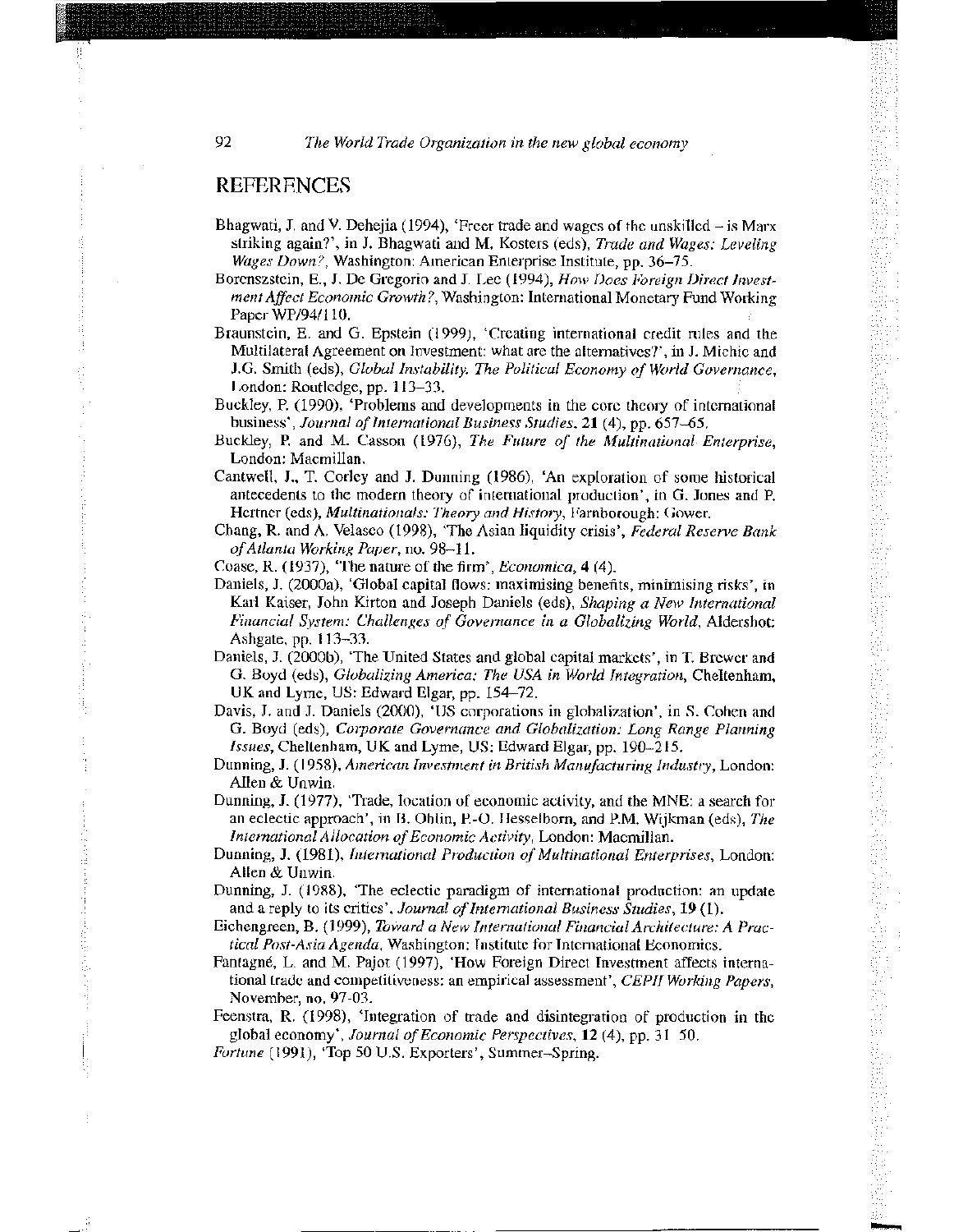- Glick, R. and A. Rose (1998), 'How do currency crises spread?', *Federal Reserve Bank of San Francisco Economic Letter,* no. 98-25.
- Graham, E. (1996), *Global Corporations and National Governments,* Washington, DC: Institute for International Economics.
- Graham, E. (2000), *Fighting the Wrong Enemy: Antiglobal Activists and Multinational Enterprises,* Washington: Institute for International Economics.
- Oranovetter, M. (1985), 'Economic action and social structure', *American Journal of Sociology,* 91 (November), pp. 481-510.
- Helliwell, J. (1998), *How Much Do National Borders Matter?,* Washington, DC: Brookings.
- Hymer, S. (1976), *The International Operations of National Finns,* Cambridge, MA: MIT Press.
- Kay, N. (1983), 'Review article: multinational enterprise', *Scottish Journal of Political Economy,* 30 (3).
- Moran, T. (1998), *Foreign Direct Investment and Development: The New Policy Agenda for Developing Countries and Economies in Transition,* Washington: Institute for International Economics.
- Nadkarni, A. (1999), 'World Trade Liberalisation: national autonomy and global regulation', in J. Michie and J.O. Smith (cds), *Global Instability. The Political Economy of World Governance,* London: Routledge, pp. 134-50.
- *DECD* (2000), 'Recent trends in Foreign Direct Investment', *Financial Market Trends,*  76 (June), pp. 23-41.
- Dhmae, K. (1990), *Borderless World: Power and Strategy in the Interlinked Economy,*  New York: Harper.
- Ozawa, T. (2000), 'Japanese finns in deepening integration: evolving corporate governance', in S. Cohen and O. Boyd (eds), *Corporate Governance and Globalization: Long Range Planning Issues,* Cheltenham, UK and Lyme, US: Edward Elgar, pp.216-44.
- Rangan, S. and R. Lawrence (1999), *A Prism on Globalization: Corporate Responses to the Dollar,* Washington, DC: Brookings.
- Reich, R. (1990), 'Who is us?', *Harvard Business Review*, January-February, pp. 53-64.
- Rodrik, D. (1997), *Has Globalization Gone Too Far?,* Washington, DC: Institute for International Economics.
- Rugman, A. (1981), *Inside the Multinationals: The Economics of Internal Markets,*  London: Croom Helm.
- Rugman, A. (2000), 'From globalisation to regionalism: the Foreign Direct Investment dimension of international finance', in K. Kaiser, J. Kirton, and J. Daniels (eds), *Shaping a New International Financial System: Challenges of Governance in a Globalizing World,* Aldershot: Ashgate, pp. 143-57.
- Rugman, A. and M. Oestrin (1994), 'NAFTA's treatment of foreign investment', in A. Rugman (ed.), *Foreign Investment and NAFTA,* Columbia, SC: University of South Carolina Press.
- Sauve, P. and C. Wilkie (2000), 'Investment liberalization in GATS', in P. Sauve and R. Stern (eds), *GATS 2000: New Directions in Services Trade Liberalization,*  Washington: Brookings.
- Swank, D. (1999), 'Global capital, democracy, and the welfare state: why political institutions are so important in shaping the domestic response to internationalization', Working Paper 1.66, Center for International Studies, Harvard University, University of California Center for German and European Studies.